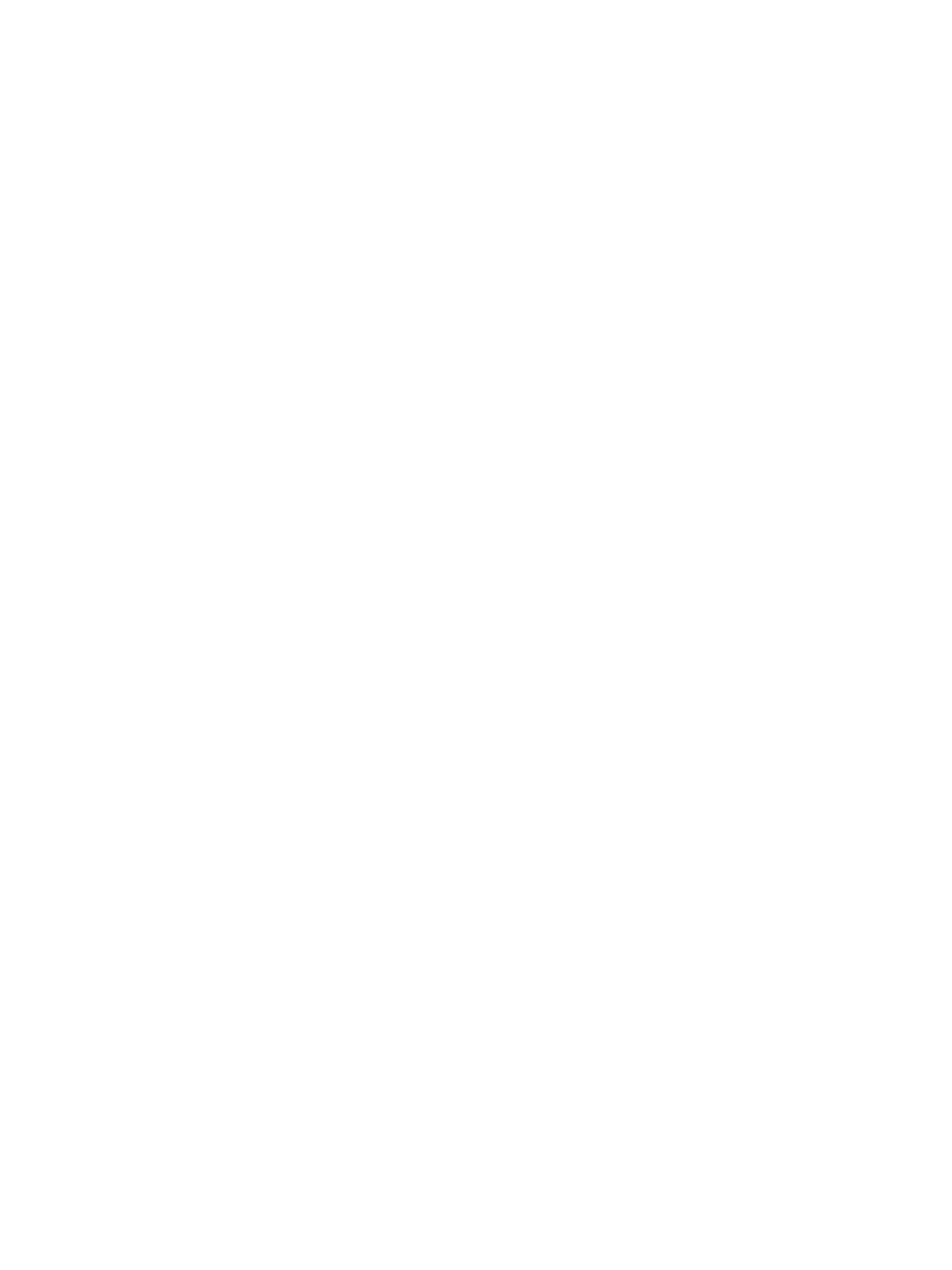## **Table of contents**

| 1                       | <b>Introduction</b>                             | 5              |
|-------------------------|-------------------------------------------------|----------------|
| $\overline{\mathbf{2}}$ | <b>Specifications</b>                           | 6              |
| 3                       | <b>Codepad Introduction</b>                     | $\overline{7}$ |
| 3.1                     | Codepad                                         | $\overline{7}$ |
| 3.2                     | <b>Codepad Indicators</b>                       | $\overline{I}$ |
| 3.3                     | Audible Indications                             | 9              |
| 4                       | <b>Operation with TEXT LCD Codepad</b>          | 10             |
| 5                       | <b>Operation with ICON LCD Codepad</b>          | 12             |
| 5.1                     | Arming the System                               | 12             |
| 5.1.1                   | <b>Forced Arming</b>                            | 12             |
| 5.1.2                   | Arming in AWAY Mode                             | 12             |
| 5.1.3                   | Arming in STAY Mode 1                           | 13             |
| 5.1.4                   | Arming in STAY Mode 2                           | 13             |
| 5.1.5                   | Programming STAY Mode 2 Bypass Zones            | 14             |
| 5.2                     | Disarming the System                            | 14             |
| 5.3                     | Arming/Disarming Areas                          | 14             |
| 5.4                     | User Codes                                      | 15             |
| 5.4.1                   | Adding User/Radio Codes                         | 15             |
| 5.4.2                   | Deleting User/Radio Codes                       | 16             |
| 5.5                     | <b>Codepad Alarms</b>                           | 16             |
| 5.5.1                   | <b>Codepad Duress Alarm</b>                     | 16             |
| 5.5.2                   | Codepad Panic Alarm                             | 16             |
| 5.5.3                   | Codepad Fire Alarm                              | 17             |
| 5.5.4                   | <b>Codepad Medical Alarm</b>                    | 17             |
| 5.5.5                   | Codepad PIN Error (Access Denied)               | 17             |
| 5.6                     | <b>Isolating Zones</b>                          | 17             |
| 5.6.1                   | Standard Isolating                              | 17             |
| 5.6.2                   | Code to Isolate                                 | 17             |
| 5.7                     | Fault Analysis Mode                             | 18             |
| 5.7.1                   | <b>Fault Descriptions</b>                       | 19             |
| 5.8                     | Date and Time                                   | 20             |
| 5.9                     | Turning Outputs On/Off                          | 20             |
| 5.10                    | <b>Reset Latching Outputs</b>                   | 21             |
| 5.11                    | Telco Arm/Disarm Sequence (Call Forward On/Off) | 21             |
| 5.11.1                  | Telco Arm Sequence                              | 21             |
| 5.11.2                  | Telco Disarm Sequence                           | 21             |
| 5.12                    | Testing                                         | 22             |
| 5.12.1                  | Horn Speaker Test                               | 22             |
| 5.12.2                  | <b>Bell Test</b>                                | 22             |
| 5.12.3                  | <b>Strobe Test</b>                              | 22             |
| 5.12.4                  | <b>Walk Test Mode</b>                           | 22             |
| 5.12.5                  | <b>Test Report</b>                              | 23             |
| 5.13                    | <b>Event Memory</b>                             | 23             |
| 5.14                    | Day Alarm                                       | 23             |
| 5.15                    | Codepad ID / Buzzer Tone                        | 23             |
| 5.16                    | Remote Arming by Telephone                      | 24             |
| 5.17                    | <b>Domestic Dialing</b>                         | 24             |
| 5.17.1                  | Acknowledging Domestic Calls                    | 24             |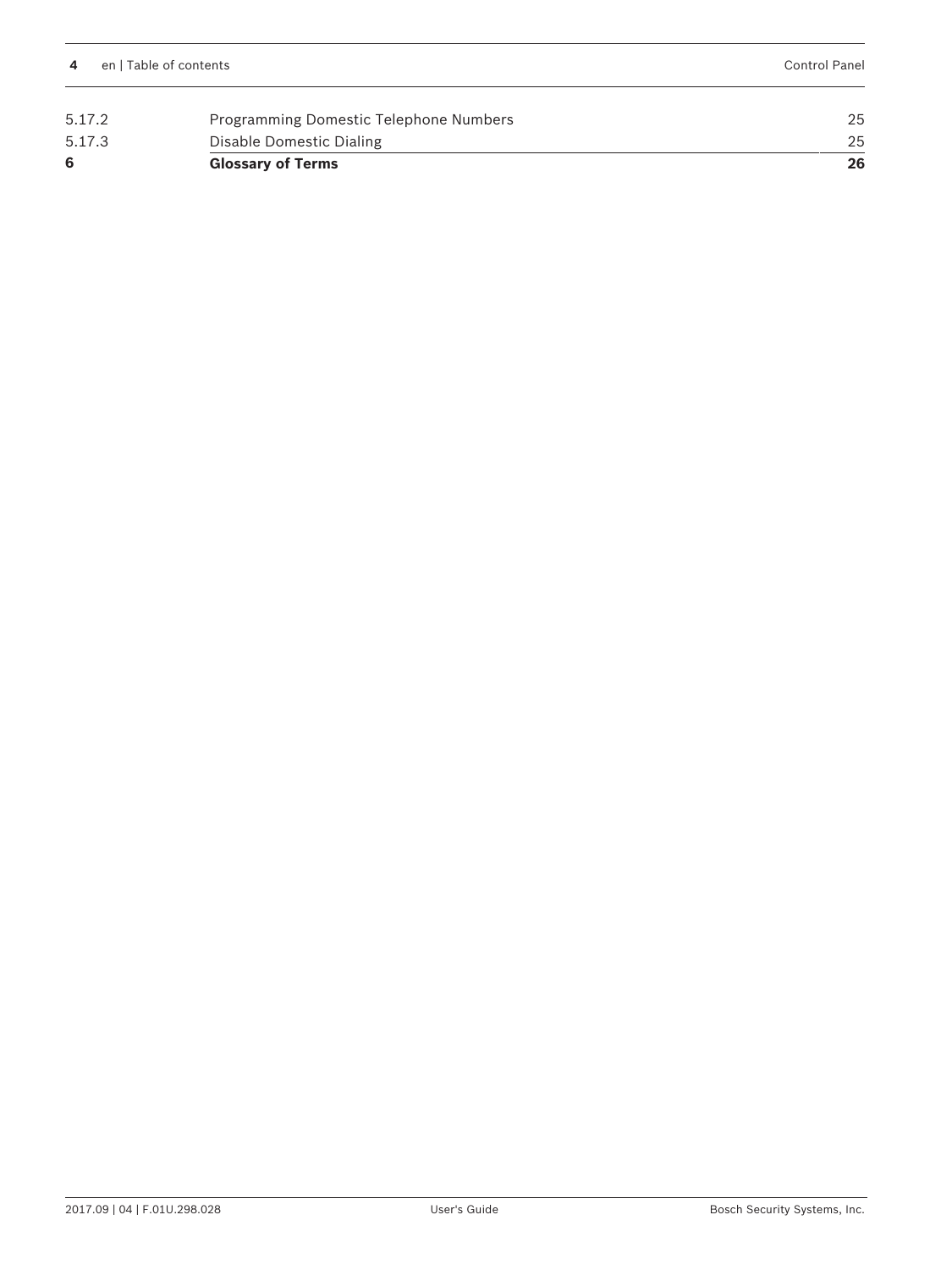## **1 Introduction**

Congratulations on selecting the Solution 2000 / Solution 3000 Control Panel to protect you and your property. To obtain the most from your unit, take time to read through this manual and familiarize yourself with the numerous outstanding operating features of this system. In all aspects of planning, engineering, styling, operation, convenience, and adaptability, we have sought to anticipate your every possible requirement.

Programming simplicity and speed were some of the major considerations and we believe that our objectives in this area were more than satisfied.

This manual explains all aspects of operating the control panel. All system parameters and options are detailed; however, suitability is left up to the individual. Every system can be tailored to meet all requirements quickly and easily.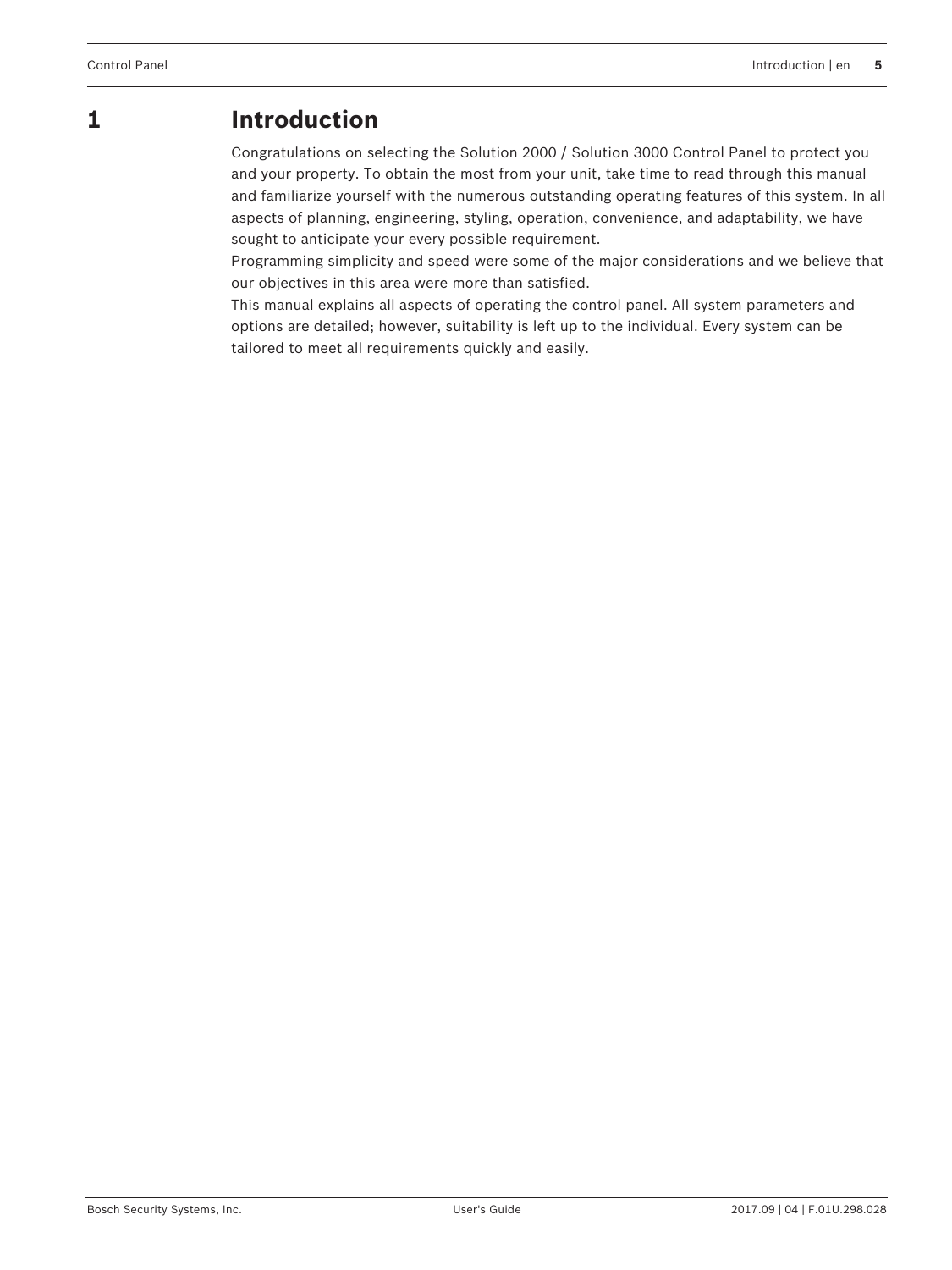## **2 Specifications**

| <b>Temperature Range</b>                               | $0^{\circ}$ C to +50 $^{\circ}$ C                    |
|--------------------------------------------------------|------------------------------------------------------|
| <b>Humidity</b>                                        | 20% to 90%                                           |
| <b>Power Source</b>                                    | TF008 Plug Pack - 240 V/18 VAC @ 1.3A                |
| <b>Stand-By Current</b>                                | $65 \text{ mA}$                                      |
| <b>Current Draw in Alarm Condition</b>                 | $115 \text{ mA}$                                     |
| <b>Current Draw in Alarm Condition with</b><br>Codepad | $105 \text{ mA}$                                     |
| <b>Back-Up Battery</b>                                 | 7 Ah/12 VDC Rechargeable Sealed Lead Acid<br>Battery |
| <b>Supplier Code</b>                                   | N771                                                 |

**Tab. 2.1:** Specifications



### **Notice!**

Test the sirens, strobe, and zones at weekly intervals.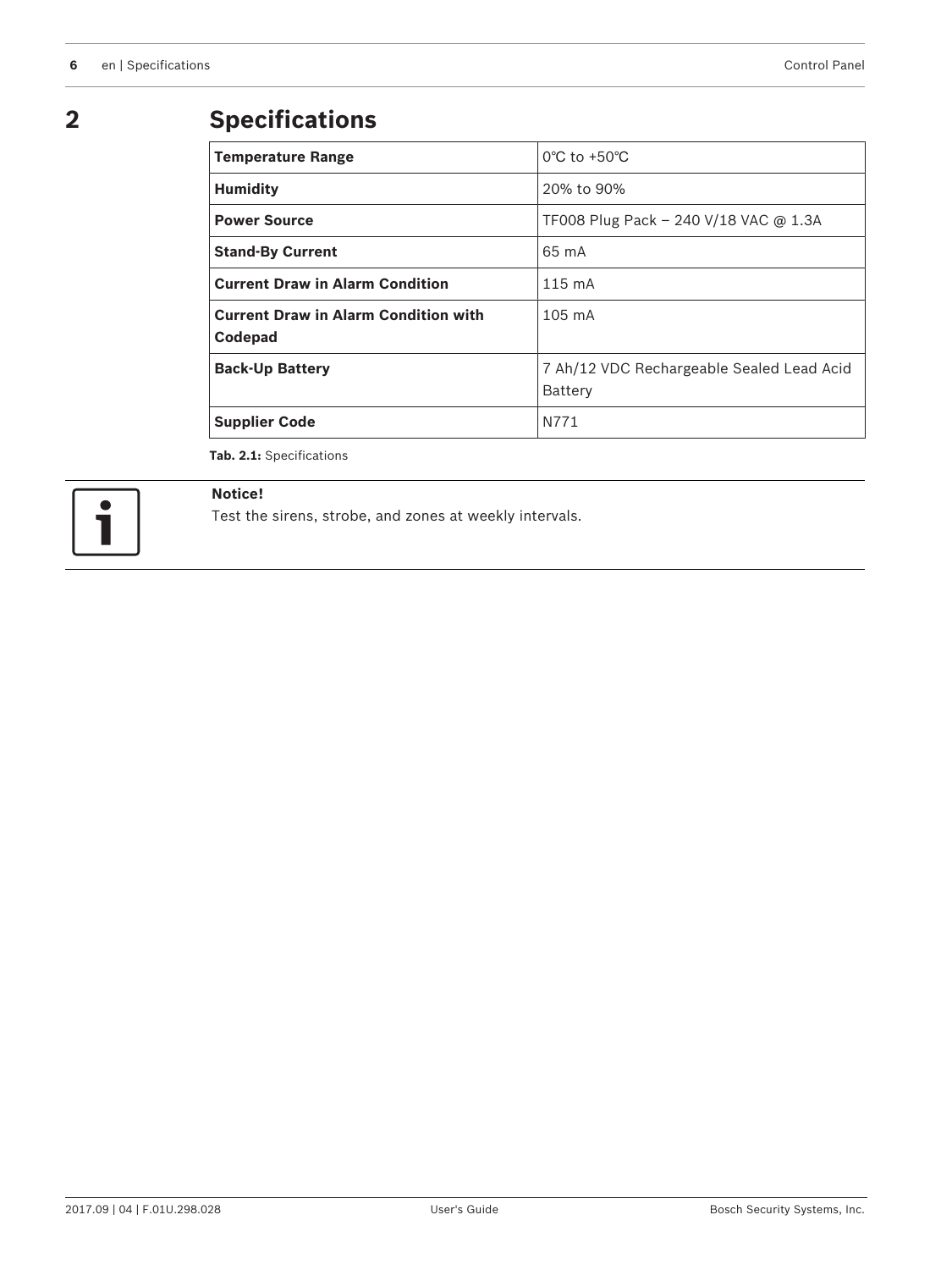# **3 Codepad Introduction 3.1 Codepad**



## **3.2 Codepad Indicators**

| <b>Codepad indicator</b><br>icons  | <b>Status</b>                                      | <b>Definition</b>                                        |
|------------------------------------|----------------------------------------------------|----------------------------------------------------------|
| 123                                | On.                                                | Zone is unsealed.                                        |
| $70NF1 - 8$ for                    | Off                                                | Zone is sealed.                                          |
| Solution 2000<br>$70NF 1 - 16$ for | Flashing Fast (0.25 sec<br>on/0.25 sec off)        | Zone is in alarm condition.                              |
| Solution 3000                      | Flashing Slow (1 sec on/1<br>sec off)              | Zone is manually isolated or selected to<br>be isolated. |
|                                    | On.                                                | System is armed in AWAY Mode.                            |
|                                    | Off                                                | System is not armed in AWAY Mode.                        |
| <b>AWAY</b>                        | Flashing twice a sec with<br><b>STAY indicator</b> | Setting STAY Mode 2 bypass zones.                        |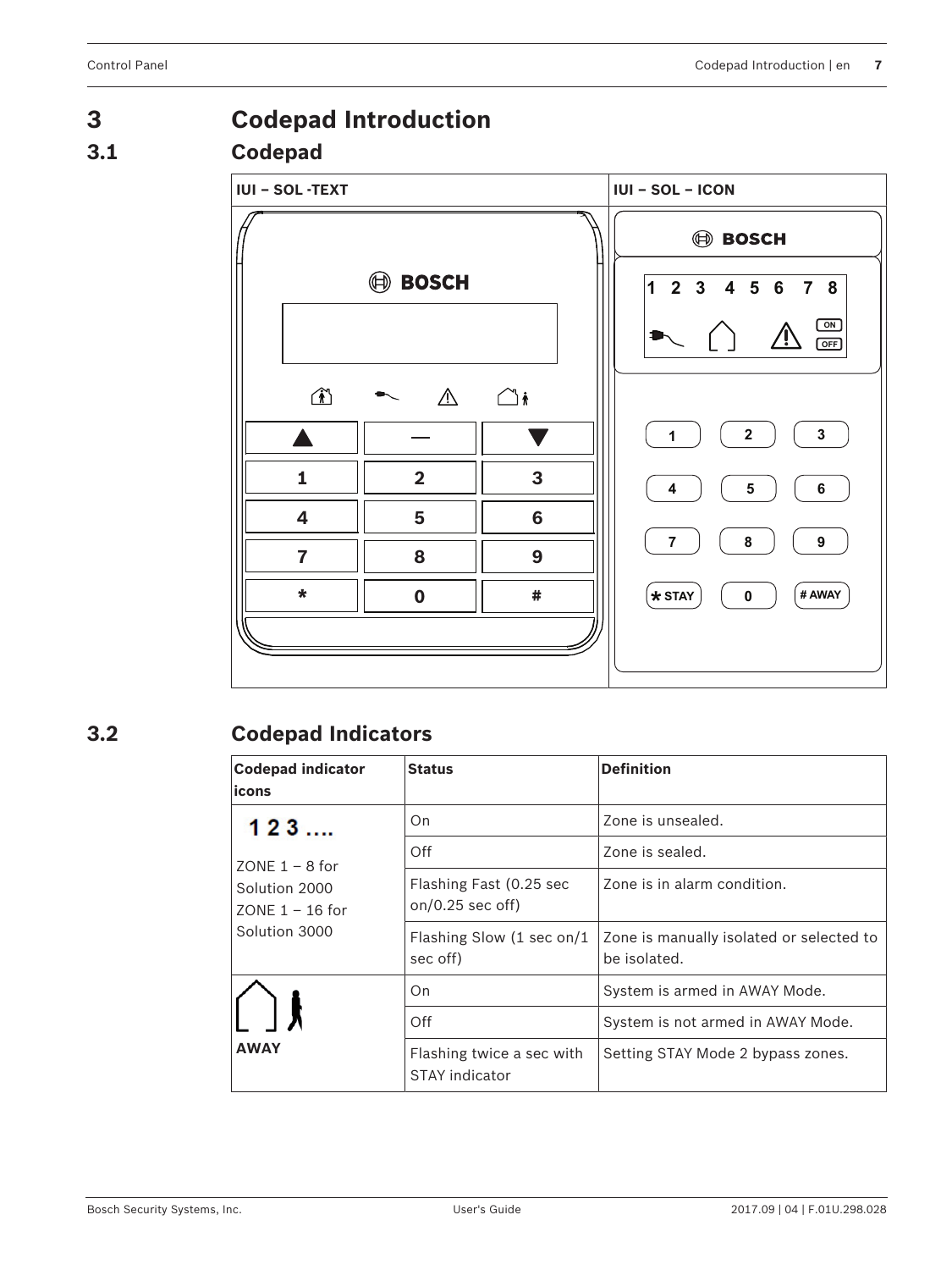| <b>Codepad indicator</b><br>icons | <b>Status</b>                                      | <b>Definition</b>                                                                                                                                                                |
|-----------------------------------|----------------------------------------------------|----------------------------------------------------------------------------------------------------------------------------------------------------------------------------------|
|                                   | On                                                 | System is armed in STAY Mode 1 or<br>STAY Mode 2.                                                                                                                                |
| <b>STAY</b>                       | Off                                                | System is not armed in STAY Mode 1 or<br>STAY Mode 2.                                                                                                                            |
|                                   | Flashing twice a sec                               | Zone isolating mode                                                                                                                                                              |
|                                   | Flashing twice a sec with<br><b>AWAY indicator</b> | Setting STAY Mode 2 zones.                                                                                                                                                       |
|                                   | Flashing once every 3 sec                          | Day alarm status - day alarm turned on.                                                                                                                                          |
|                                   | On                                                 | System is disarmed.                                                                                                                                                              |
|                                   | On                                                 | AC MAINS power normal.                                                                                                                                                           |
| <b>MAINS</b>                      | Flashing                                           | AC MAINS supply has failed.                                                                                                                                                      |
|                                   | On                                                 | There is a system fault that needs to be<br>rectified.                                                                                                                           |
| <b>FAULTS</b>                     | Off                                                | The system is normal, there are no<br>faults.                                                                                                                                    |
|                                   | Flashing                                           | There is a system fault that needs to be<br>acknowledged.                                                                                                                        |
| HI J<br><b>Programming Mode</b>   | Flashing                                           | These two indicators flash when you<br>enter Installer's Programming Mode or<br>use any Master Code function.                                                                    |
| OFF                               |                                                    | The OFF indicator lights when the<br>system is disarmed and flashes when a<br>zone becomes unsealed when<br>disarmed. The indicator stops flashing<br>when all zones are sealed. |
| ON                                |                                                    | The ON indicator lights when the<br>system is armed and flashes when an<br>alarm occurs. The indicator is reset<br>after a valid User Code is entered.                           |

**Tab. 3.2:** Icon Indicators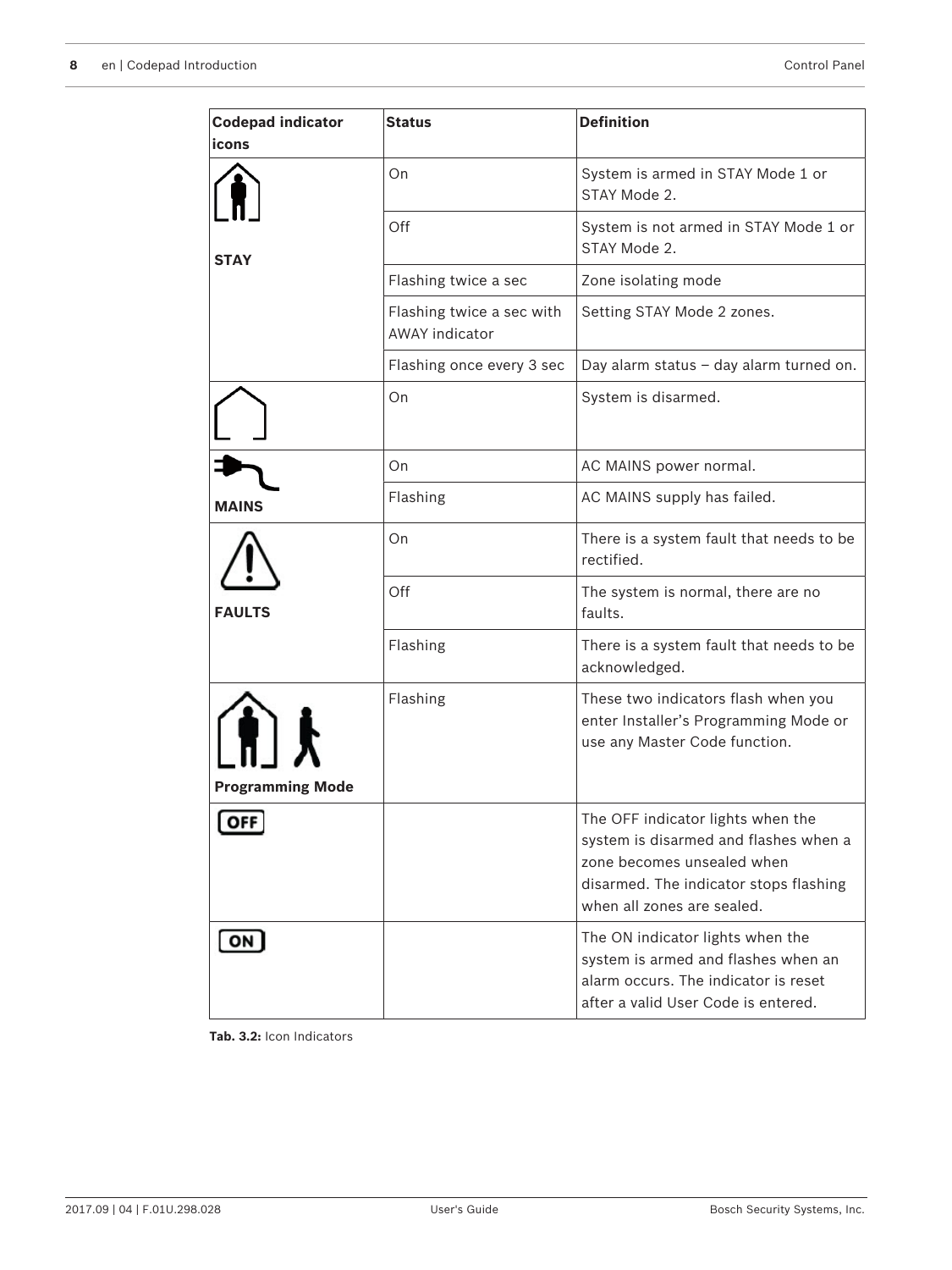## **3.3 Audible Indications**

The table below defines the audible indicators given out by the codepad buzzer.

| <b>Audible Indicator</b> | <b>Definition</b>                                                                                                                                                                 |
|--------------------------|-----------------------------------------------------------------------------------------------------------------------------------------------------------------------------------|
| One short beep           | A button/key was pressed on the codepad, or Exit Time ended<br>when armed in STAY Mode 1 or STAY Mode 2.                                                                          |
| Two short beeps          | The system accepted your code.                                                                                                                                                    |
| Three short beeps        | The requested function was executed.                                                                                                                                              |
| One long beep            | Indicates the last 10 seconds of Exit Time when armed in AWAY<br>Mode, or the requested operation was denied or aborted.<br>Indicates codepad panic/fire/medical alarm operation. |
| One beep every sec       | Walk Test Mode is currently active.                                                                                                                                               |
| One short beep every min | There is a system fault waiting to be acknowledged.                                                                                                                               |
| One beep every 4 sec.    | During Auto Arming Pre-Alert Time, the warning before<br>automatic arming takes place.                                                                                            |
| One beep every 2 sec.    | During Exit Time when armed in AWAY Mode.                                                                                                                                         |

**Tab. 3.3:** Audible Indicators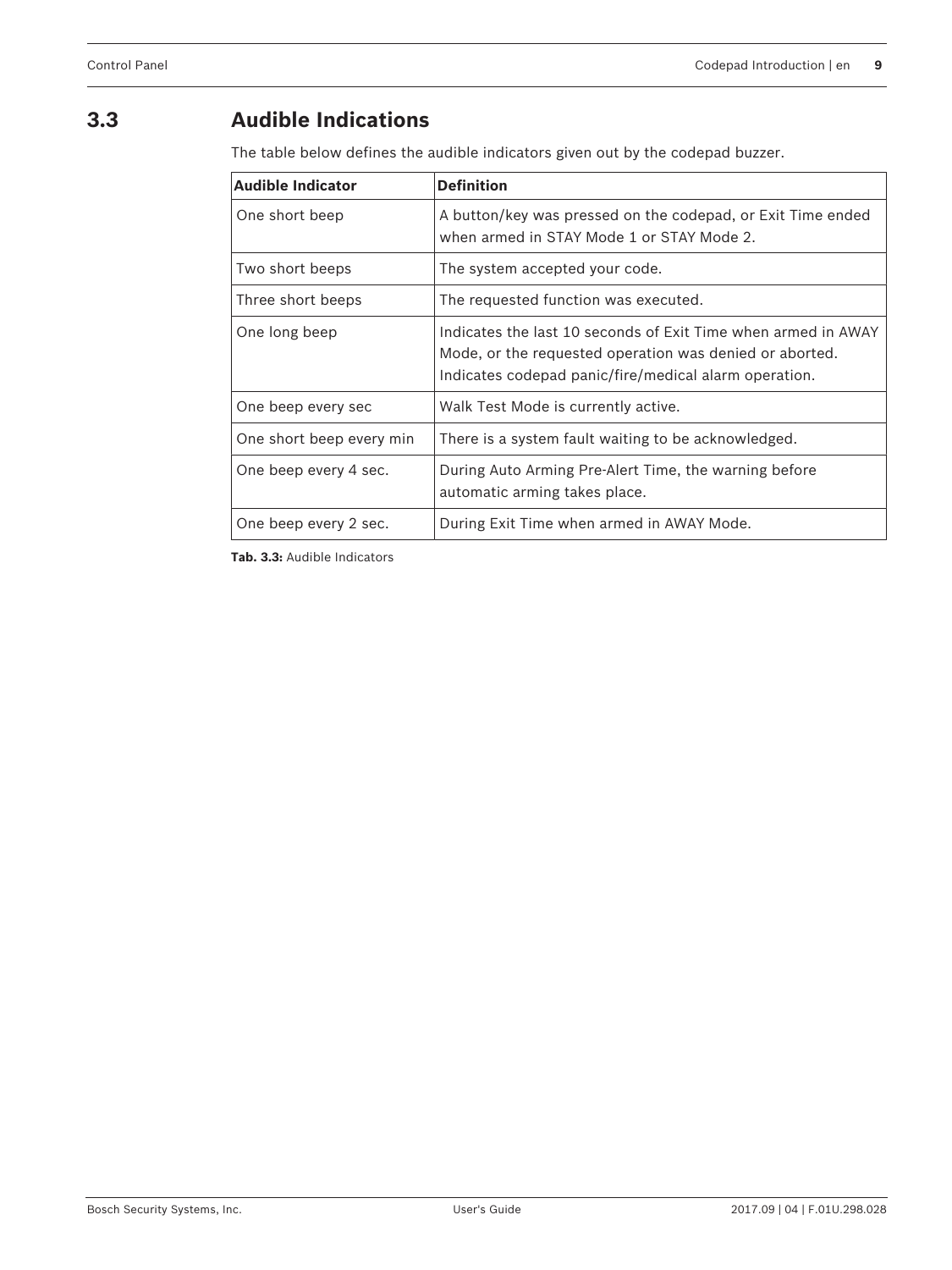## **Operation with TEXT LCD Codepad**

Users with authority levels enter their own user menu via TEXT LCD codepad.

- 1. Enable Text codepad and confirm that the system is in disarmed status.
- 2. To enter User Menu, enter the user code (Default = 2580) followed by the [-] key.
- 3. Select the menu and operate according to the menu prompt



Without any codes, users can enter the general menu by pressing [-] key.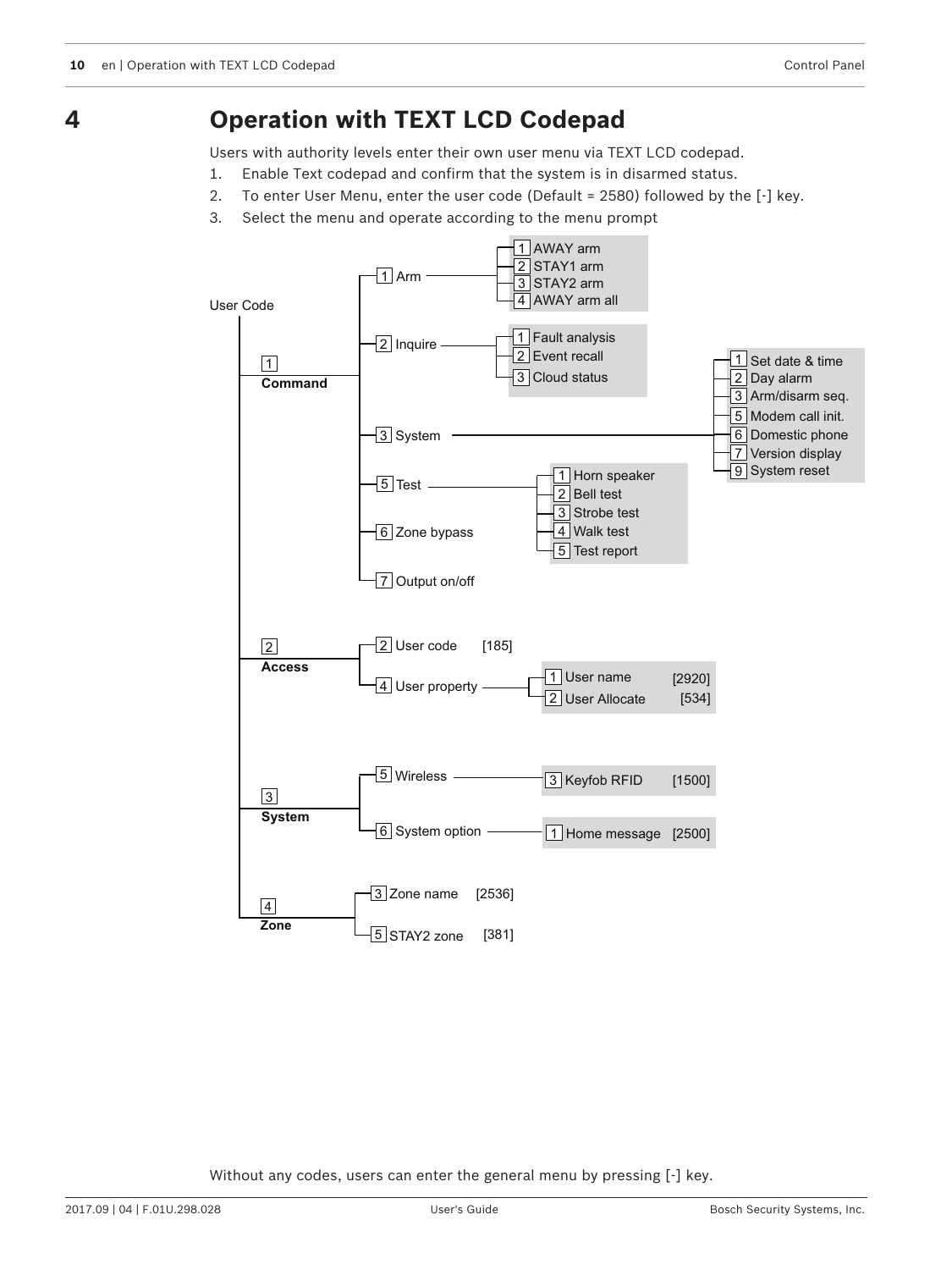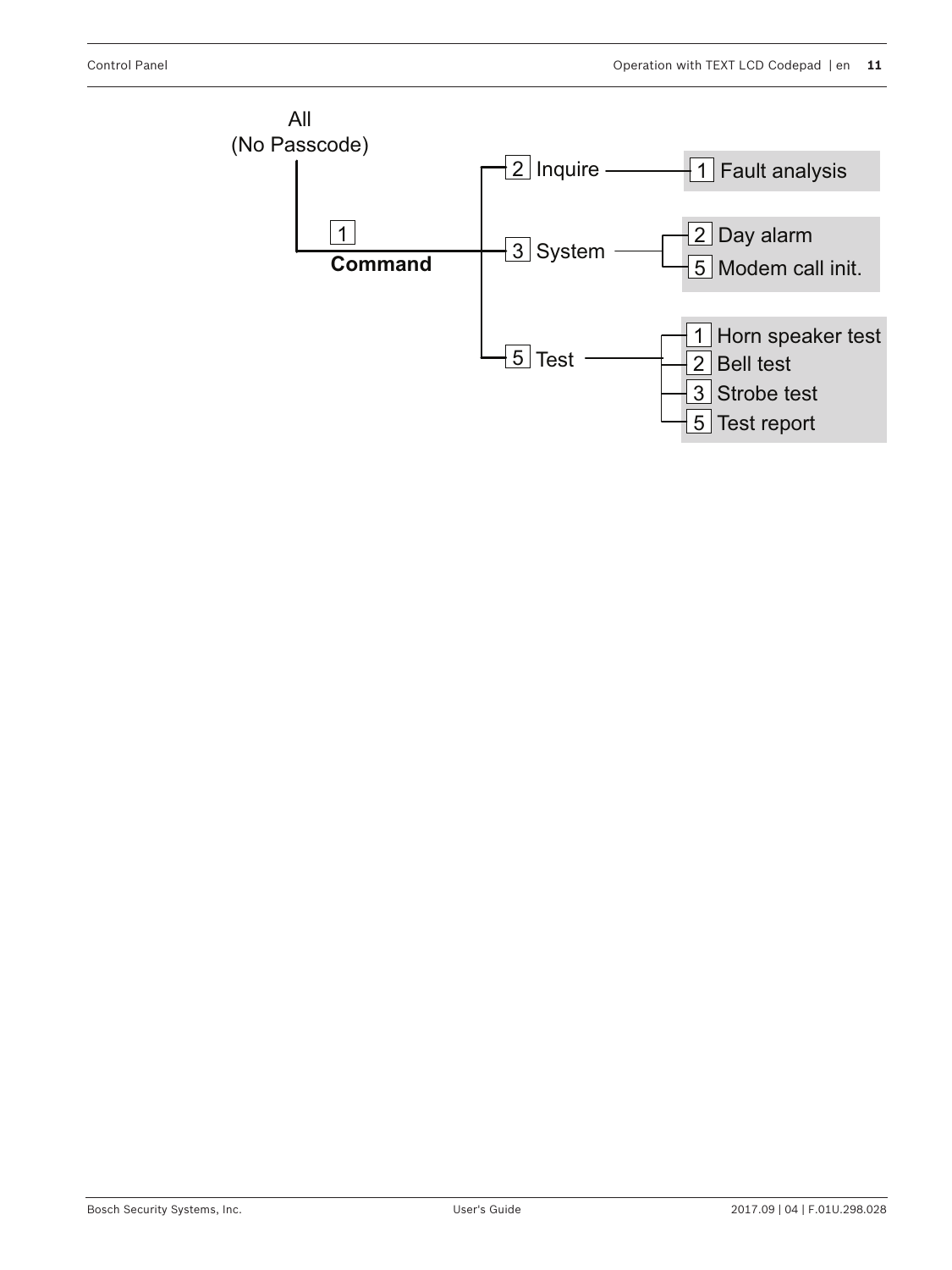## **5 Operation with ICON LCD Codepad**

## **5.1 Arming the System**

There are several ways to arm the system depending on whether you are:

- Leaving the premises and require all active zones to be in a ready state for an intruder.
- Remaining in the premises and only require part of the system to be in a ready state for and intruder.

If a zone is not sealed at the end of Exit Time, the zone is automatically isolated and constantly displayed on the remote codepad. The zone becomes an active part of the system when the zone is restored.

For example, if a window is left open after Exit Time expired, the window is not an active part of the system until the window is closed. Opening the window after Exit Time expired causes an alarm condition.

| Mode        | <b>Arming Method</b>                                                                                                                       |
|-------------|--------------------------------------------------------------------------------------------------------------------------------------------|
| AWAY Mode   | Arms the entire system. Refer to Arming in AWAY Mode, page 12.                                                                             |
| STAY Mode 1 | Arms all zones except those programmed to be automatically isolated<br>by the installer. Refer to Arming in STAY Mode 1, page 13.          |
| STAY Mode 2 | Arms all zones except those programmed to be automatically isolated<br>by the Master Code holder. Refer to Arming in STAY Mode 2, page 13. |

Below table defines the different methods for arming the system.

**Tab. 5.4:** Arming Methods

## **5.1.1 Forced Arming**

The feature of arming the system when a zone is not sealed is known as forced arming. If the system does not arm and a long beep is heard, forced arming is not permitted. If this is the case, you must ensure that all zones are sealed or manually isolated before you can arm the system.

Refer to *Isolating Zones, page 17*.

## **5.1.2 Arming in AWAY Mode**

When you leave your premises and require all zones to be in a ready state to detect intrusion, arm the system in AWAY Mode.

There are two different methods for arming the system in AWAY Mode. Method one is standard and always operates. Method two is optional and can be disabled by your installer if you do not want to use single button arming.

| Method One | Enter your user code followed by the [#] button (for example,<br>$[2580!]$ ).<br>Two beeps sound and the AWAY indicator displays. Exit Time<br>starts counting. |
|------------|-----------------------------------------------------------------------------------------------------------------------------------------------------------------|
| Method Two | Hold down the [#] button until two beeps sound.<br>The AWAY indicator displays and Exit Time starts counting.                                                   |

**Tab. 5.5:** How to Arm the System in AWAY Mode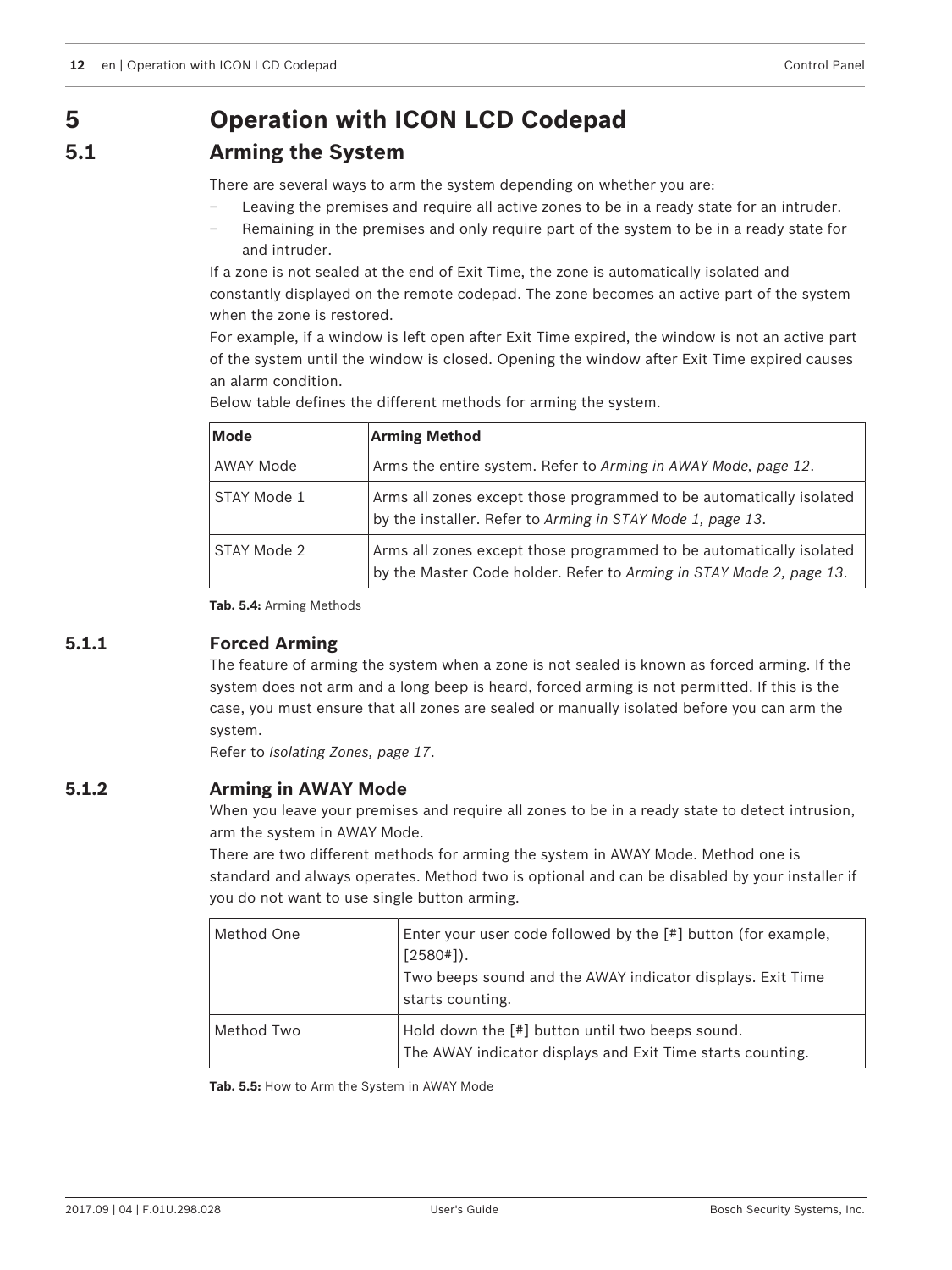## **5.1.3 Arming in STAY Mode 1**

STAY Mode 1 is only used when the perimeter and unused areas of the premises need to be armed to detect an intruder from entering the premises. At the same time, you can move freely within an area that is automatically isolated.

Only your security company can program zones automatically isolated in STAY Mode 1. There are two different methods for arming the system in STAY Mode 1. Method one is standard and always operates. Method two is optional and may be disabled by your installer if you do not want to use single button arming.

#### **Entry Guard Timer for STAY Mode 1**

When arming the system in STAY Mode 1, an optional entry timer called Entry Guard Time for STAY Mode is available. Use this entry timer to delay the sirens if a zone is not automatically isolated and activated an alarm condition.

Entry Guard Time For STAY Mode is the delay time used for all zones except 24-hour zones when the system is armed in STAY Mode 1 or STAY Mode 2.

If the Entry Guard Time for STAY Mode is programmed and a zone was not automatically isolated is activated, the codepad beeps twice a sec until the entry timer expires or the system is disarmed. If the alarm condition is not reset by entering your user code followed by the [#] button (such as, [2580#]) before the entry time expires, the sirens activate into alarm. Only your installer can program this feature.

| Method One | Enter your user code followed by the $[*]$ button (for example, $[2580*]$ ).<br>Two beeps sound and the STAY indicator displays. Exit Time starts<br>counting.<br>Any zones programmed to be automatically isolated in STAY Mode 1 flash<br>until Exit Time expires. At the end of Exit Time, all zones selected to be<br>automatically isolated turn off and the codepad gives one short beep. |
|------------|-------------------------------------------------------------------------------------------------------------------------------------------------------------------------------------------------------------------------------------------------------------------------------------------------------------------------------------------------------------------------------------------------|
| Method Two | Hold down the $[*]$ button until two beeps sound.<br>The STAY indicator displays and Exit Time starts counting.<br>Any zones programmed to be automatically isolated in STAY Mode 1 flash<br>until Exit Time expires. At the end of Exit Time, the zone indicators turn<br>off and the codepad gives one short beep.                                                                            |

**Tab. 5.6:** How to Arm the System in STAY Mode 1

#### **5.1.4 Arming in STAY Mode 2**

STAY Mode 2 is only used when the perimeter and unused areas of the premise need to be armed to detect an intruder from entering the premise. At the same time, allowing you to move freely within an area that is automatically isolated. Any Master Code or Installer Code user can program zones to be automatically isolated in STAY Mode 2.

#### **Enry Guard Timer for STAY Mode 2**

When arming the system in STAY Mode 2, an optional entry timer called Entry Guard Time for STAY Mode is available. Use this entry timer to delay the sirens if a zone is not automatically isolated and activated into alarm condition.

#### **How to Arm the System in STAY Mode 2**

Hold down the [0] button until two beeps sound. The STAY indicator displays and Exit Time starts counting.

Any zones programmed to be automatically isolated in STAY Mode 2 flash until Exit Time expires. At the end of Exit Time, all zones selected to be automatically isolated extinguish and the codepad emits one short beep.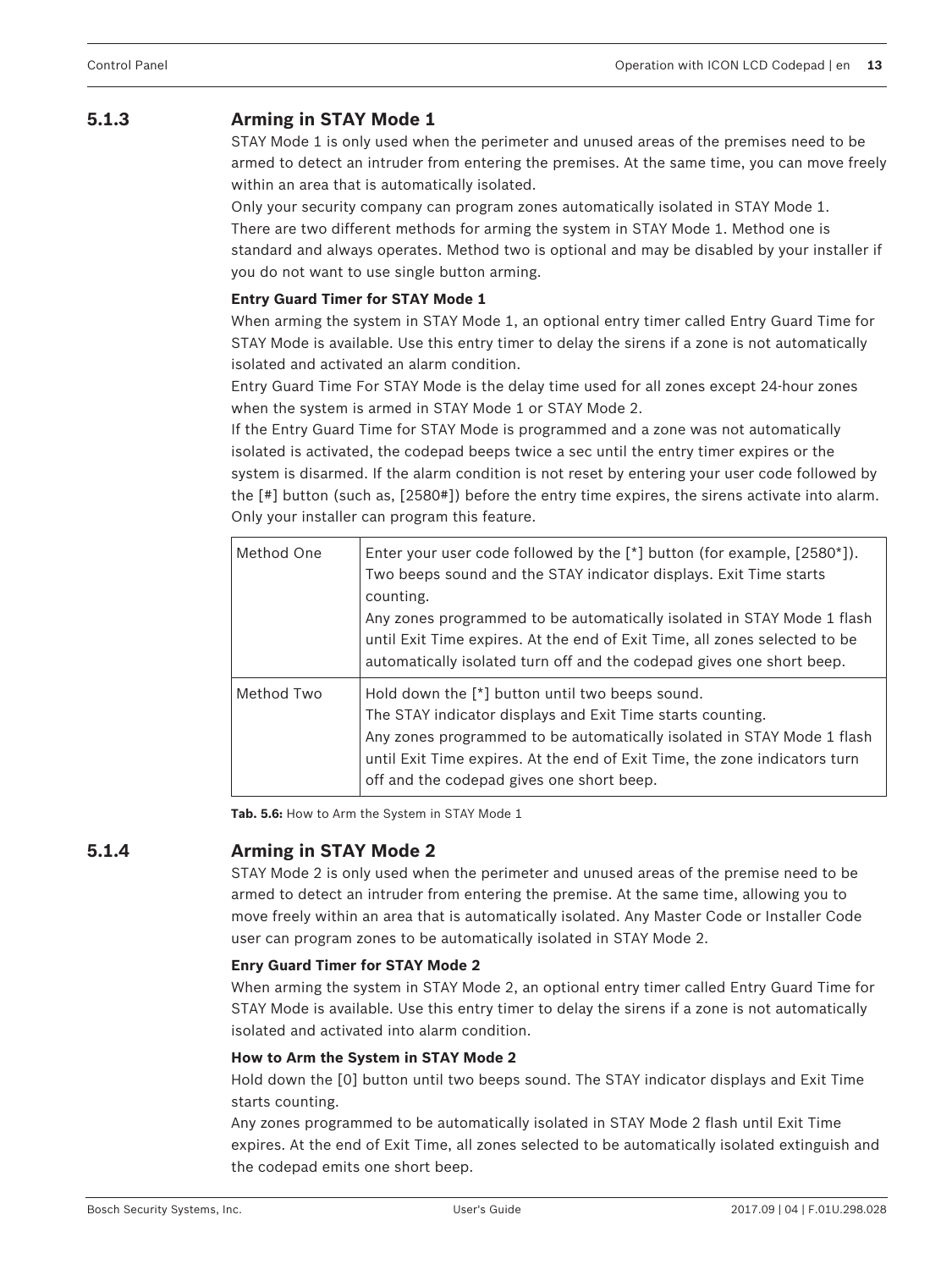#### **5.1.5 Programming STAY Mode 2 Bypass Zones**

Programming zones to be automatically isolated in STAY Mode 2 are only carried out if you have a Master Code or Installer Code.

#### **How to Program STAY Mode 2 Zones**

- 1. Enter your Master Code or Installer Code, followed by [4] and the [#] button (for example, followed [25804#]). Three beeps sound and the STAY indicator flashes.
- 2. Enter the zone number to be automatically isolated, followed by the [\*] button (for example,  $[1^*]$  = Zone 1,  $[2^*]$  = Zone 2). The selected zone flashes. If you make a mistake, enter the same zone number followed by the [#] button to clear the incorrect zone. To select additional zones to be automatically isolated in STAY Mode 2, repeat *Step 2* as many times as required.
- 3. Press the [#] button to exit this mode when you finish selecting all zones to be automatically isolated in STAY Mode 2. Two beeps sound and the STAY and AWAY indicators turn off.

## **5.2 Disarming the System**

When you enter the premises after the system is armed in AWAY mode, or if you armed the system in STAY Mode 1 or STAY Mode 2, you must disarm the system to disable detection devices that activate an alarm.

If there was an alarm condition prior to disarming the system, a flashing zone indicator displays, indicating a previous alarm on that zone.

#### **How to Disarm the System**

Enter your user code followed by the [#] button (for example, [2580#]). Two beeps sound.

## **5.3 Arming/Disarming Areas**

The control panel can be partitioned into two individual areas. User codes with authority levels can arm/disarm each area or both areas from the area codepads.

This feature is only applicable if your installer assigned the zones, codepads,and user codes to Area 1 , Area 2 or both areas.

#### **How to arm both areas in AWAY Mode**

This feature is only applicable if your installer programmed the user codes allowed to arm/ disarm both areas at same time.

Enter your user code followed by [0] and the [#] button ( for example, [25800#]). Two beeps sound and the AWAY indicator displays. Exit Time starts counting.

#### **How to disarm both areas**

Enter your user code followed by [0] and the [#] button ( for example, [25800#]). Two beeps sound and the AWAY indicator extinguishes.

#### **How to arm Area 1 or Area 2 in AWAY Mode**

Enter your user code followed by  $[0][1]$  and the  $[4]$  button (for example,  $[2580014]$ ) to arm Area 1; or enter your user code followed by [0][2] and the [#] button ( for example, [258002#]) to arm Area 2. Two beeps sound and the AWAY indicator displays. Exit Time starts counting.

#### **How to disarm Area 1 or Area 2 in AWAY Mode**

Enter your user code followed by [0][1] and the [#] button ( for example, [258001#]) to disarm Area 1; or enter your user code followed by [0][2] and the [#] button ( for example, [258002#]) to disarm Area 2. Two beeps sound and the AWAY indicator extinguishes.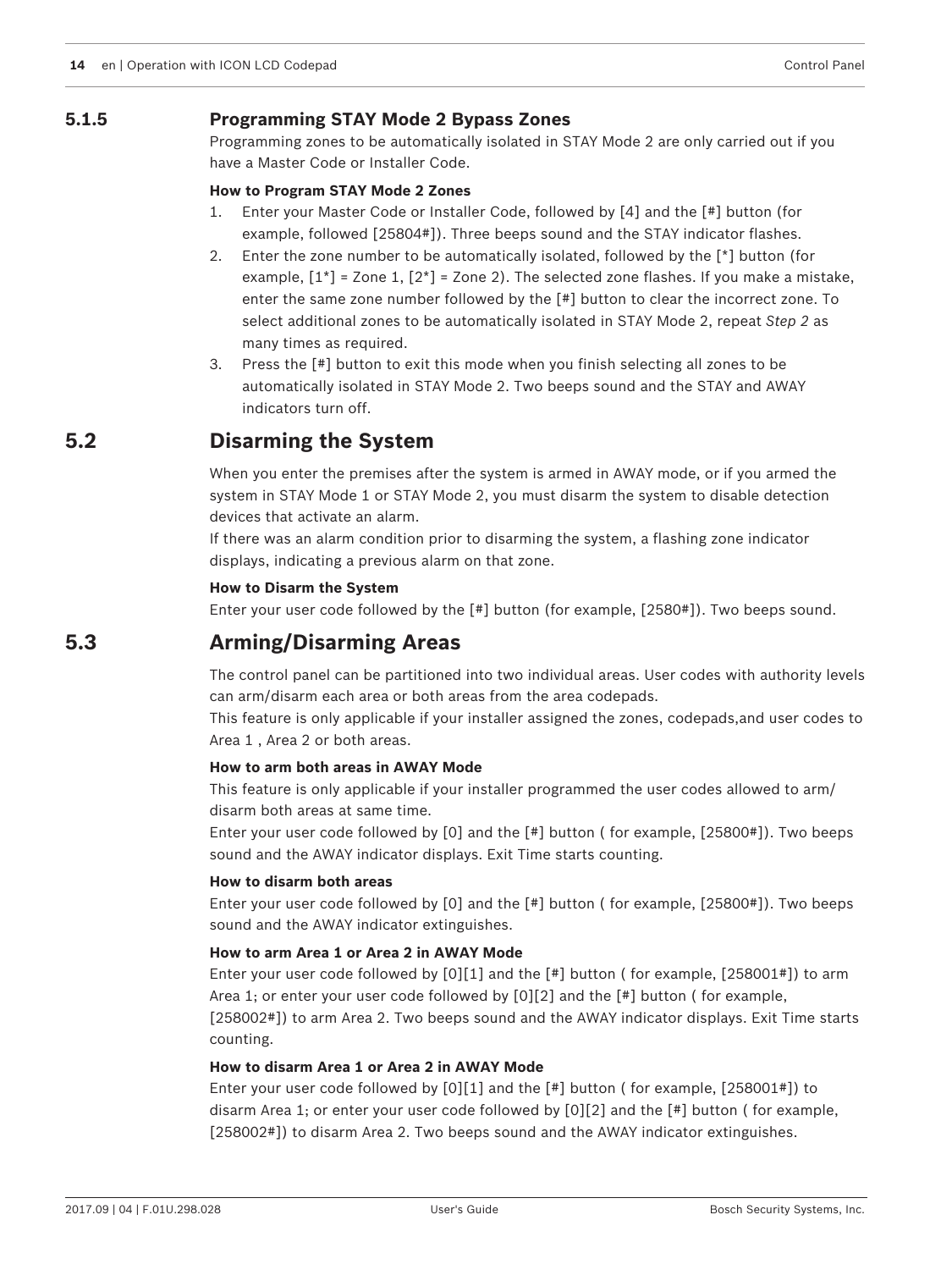#### **How to arm Area 1 or Area 2 in STAY Mode 1**

Enter your user code followed by  $[0][1]$  and the  $[*]$  button (for example,  $[258001*]$ ) to arm Area 1; or enter your user code followed by [0][2] and the [\*] button ( for example, [258002\*]) to arm Area 2. Two beeps sound and the STAY indicator displays. Exit Time starts counting.

#### **How to disarm Area 1 or Area 2 in STAY Mode 1**

Enter your user code followed by  $[0][1]$  and the  $[*]$  button (for example,  $[258001*]$ ) to disarm Area 1; or enter your user code followed by [0][2] and the [\*] button ( for example, [258002\*]) to disarm Area 2. Two beeps sound and the STAY indicator extinguishes.

## **5.4 User Codes**

### **5.4.1 Adding User/Radio Codes**

Only the Master Code holder can add or change other system user codes, including the Master Code. Up to 32 user codes / radio user codes can be programmed to operate the system.

#### **How to Add a User Code**

- 1. Enter your Master Code, followed by [1] and the [#] button (for example, [25801#]). Three beeps are heard and the STAY and AWAY indicators flash.
- 2. Enter the User Code number (1 to 32), followed by the  $[#]$  button (for example,  $[2#] =$ User 2, [8#] = User 8). Two beeps are heard and the selected user number displays on the codepad indicators.
- 3. Enter the digits required for the new code followed by the [#] button (for example, for User Code 5768, enter [5768#]). Two beeps are heard and the STAY and AWAY indicators turn off.

To add or change other User Codes, repeat this procedure as many times as required.

#### **How to Add a Radio Code (WE800EV2 Keyfob)**

#### **Notice!**

Learn all WE800EV2 keyfobs via WE800EV2 receiver Learn/Delete button before adding the WE800EV2 keyfobs to the system. Refer WE800EV2 manual for learn/delete fobs.

Set RF receiver as WE800EV2 Receiver.

- 1. Enter your Master Code, followed by [1] and the [#] button (for example, [25801#]).
- 2. Enter the WE800EV2 keyfob number (301 to 332) you want to add, followed by the [#] button. Up to 21 WE800EV2 keyfobs can be added, but only current keyfob number (1 to 16 ) displays through zone indicators on the ICON codepad.
- 3. Only use auto-learn mode to configure keyfob RFID. Press [#] button to switch into autolearn mode. When icon numbers (1 to 16) flash, press button 1 or 2 of the keyfob. The panel learns the WE800EV2 Keyfob ID number and the last digit of RFID number displays on the codepad. Press [#] button to confirm.
- 4. Enter [#] button to confirm the operation, or press [\*] to cancel.

#### **How to Add a Radio Code (RADION Keyfob)**



#### **Notice!**

Solution 2000 does not support RADION keyfobs.

Set RF receiver as RADION Receiver.

1. Enter your Master Code, followed by [1] and the [#] button (for example, [25801#]).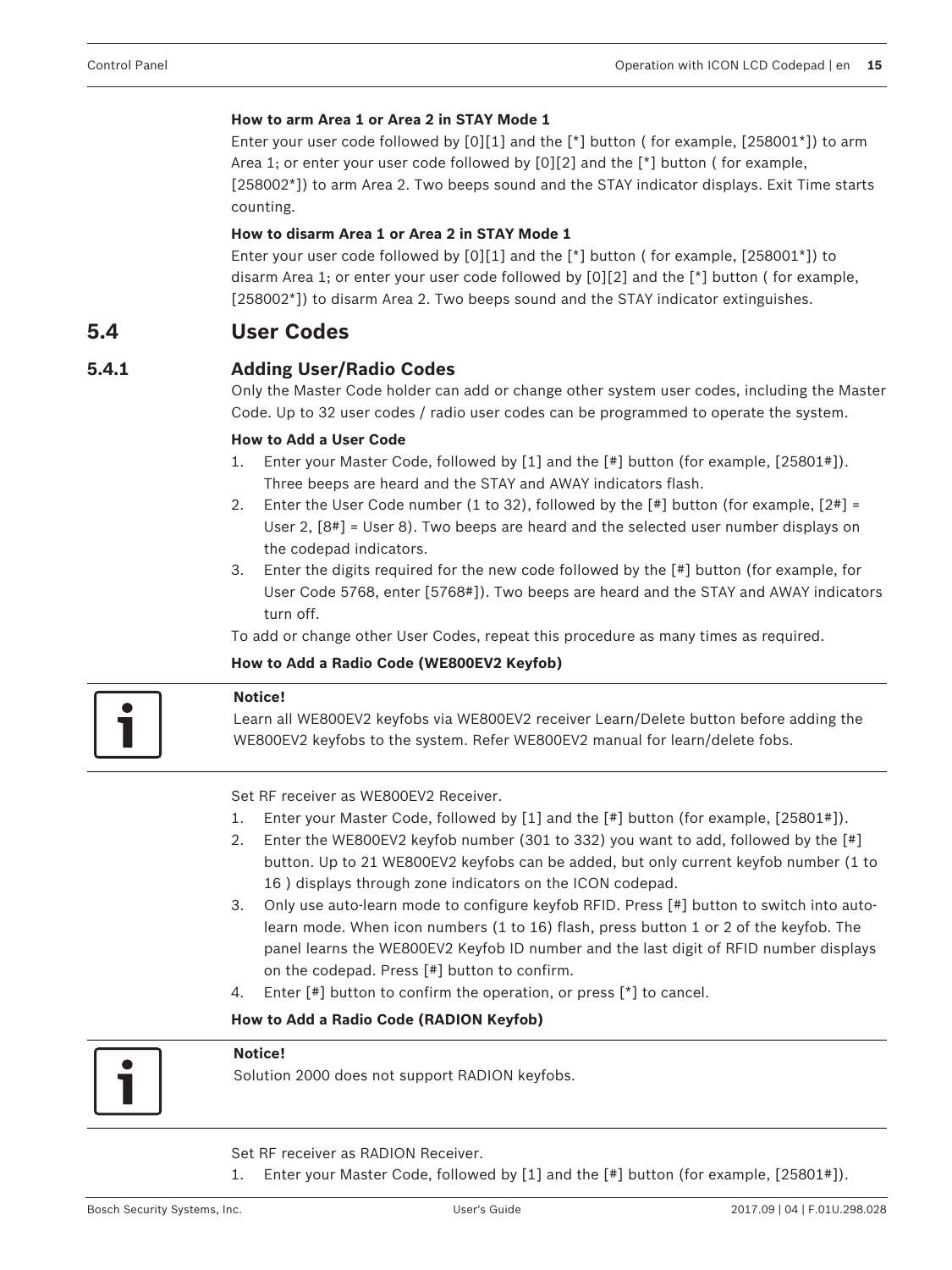- 2. Enter the RADION keyfob number (301 to 332) you want to add, followed by the [#] button. Up to 32 RADION keyfobs can be added, but only current keyfob number (1 to 16) displays through zone indicators on the ICON codepad.
- 3. Use manual mode or auto-learn mode to configure RADION keyfob RFID.
	- In manual mode, enter the 9-digit RF device ID number, followed by the [#] button.
	- Or press [#] button to switch into auto-learn mode. When icon numbers (1 to 16) flash, press button 1 or 2 of the keyfob. The panel learns the RADION Keyfob ID number and the last digit of RFID number displays on the codepad. Press [#] button to confirm.
- 4. Enter [#] button to confirm the operation, or press [\*] to cancel.

## **5.4.2 Deleting User/Radio Codes**

Only the Master Code holder can delete other system user codes.

#### **How to Delete a User Code**

- 1. Enter your Master Code, followed by [1] and the [#] button (for example, [25801#]). Three beeps sound and the STAY and AWAY indicators flash.
- 2. Enter the user code number  $(1 \text{ to } 32)$ , followed by the  $[4]$  button (for example,  $[24]$  = User 2, [16#] = User 16). Two beeps sound and the selected user number displays on the codepad indicators.
- 3. Press the [\*] button to delete the selected User Code. Two beeps are heard and the STAY and AWAY indicators turn off.

To delete other User Codes, repeat this procedure as many times as required.

#### **How to Delete a WE800EV2 Keyfob**

- 1. Enter your Master Code, followed by [1] and the [#] button.
- 2. Enter the WE800EV2 keyfob number (301 to 332) you want to delete, followed by the [#] button.
- 3. Press the [\*] button to delete the WE800EV2 Keyfob.

#### **How to Delete a RADION Keyfob**

- 1. Enter your Master Code, followed by [1] and the [#] button.
- 2. Enter the RADION keyfob number (301 to 332) you want to delete, followed by the [#] button.
- 3. Press the [\*] button to delete the RADION Keyfob.

## **5.5 Codepad Alarms**

#### **5.5.1 Codepad Duress Alarm**

A codepad duress alarm is used as a silent hold-up alarm. This only occurs when the number 9 is added to the end of any valid user code being used to disarm the system (for example, [25809#]). A duress alarm is only useful if your system is reporting back to a monitoring station. Domestic reporting (such as a mobile phone) cannot decipher which type of alarm occurred.

## **5.5.2 Codepad Panic Alarm**

An audible alarm activates when you press the  $[1]$  and  $[3]$  keys or the  $[*)$  and  $[!]$  keys simultaneously.

Contact your installer to disable the codepad panic alarm function or to silence the codepad panic alarm.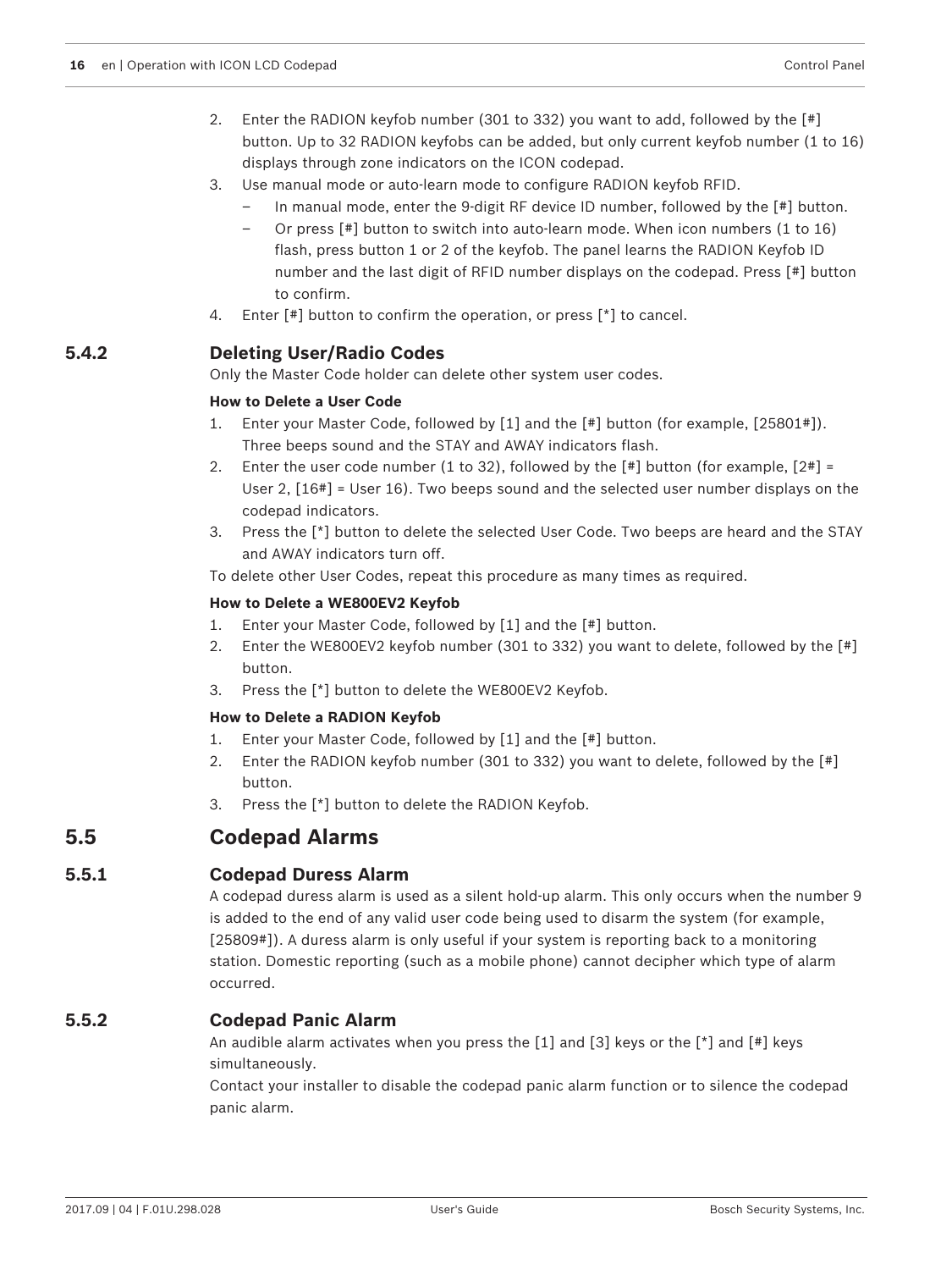#### **5.5.3 Codepad Fire Alarm**

The horn speaker emits a distinct fire sound when you press the [4] and [6] keys simultaneously. Contact your installer to disable the codepad fire alarm function or to silence the codepad fire

alarm.

#### **5.5.4 Codepad Medical Alarm**

An audible codepad Medical Alarm activates when you press [7] and [9] simultaneously. Contact your installer to disable the codepad medical alarm function or to silence the codepad medical alarm.

#### **5.5.5 Codepad PIN Error (Access Denied)**

Codepad PIN error restricts the number of times an invalid user code can be used in an attempt to operate the system. When the number of incorrect code attempts equals the number programmed by your installer, the system activates an alarm condition. If reporting back to a security monitoring station, the system sends an Access Denied report. To shutdown and lockout a codepad for a period of time (0 sec to 150 sec), ask your installer to program this function.

## **5.6 Isolating Zones**

Use isolating zones to manually disable one or more zones before arming the system. Once a zone is isolated, you can access that zone during the armed state without activating an alarm. For example, you need to isolate a zone because before arming the system a PIR detector may be false alarming, or you need to leave a pet inside a particular zone while away. Isolating zones is performed by one of two methods. Method two is optional and only allows those user codes programmed by your installer to have access to isolate zones.

#### **5.6.1 Standard Isolating**

Standard isolating allows all operators to isolate zones without knowing a valid user code.

#### **How to Isolate a Zone**

- 1. Press the [\*] button twice to enter the Isolating Mode. Three beeps are heard and the STAY indicator flashes.
- 2. Enter the zone number (1 to 8 / 16), followed by the [\*] button (for example,  $[1^*]$  = Zone  $1, [2^*]$  = Zone 2). Each zone to be isolated has a corresponding zone indicator that flashes. If you selected an incorrect zone to be isolated, enter the incorrect zone number again followed by the [\*] button. Repeat *Step 2* if more than one zone is to be isolated until all zones to be isolated are selected.
- 3. Press the [#] button after all selected zones are isolated. Two beeps are heard and the system returns to the disarmed state.

#### **5.6.2 Code to Isolate**

This method restricts only those User Codes with the Code to Isolate priority level to isolate zones.

If any User Code has this priority level, the method of standard isolating does not function.

#### **How to Isolate a Zone**

1. Press the [\*] button followed by your User Code and the [\*] button again to enter the Isolating Mode (for example, [\*2580\*]). Three beeps sound and the STAY indicator flashes.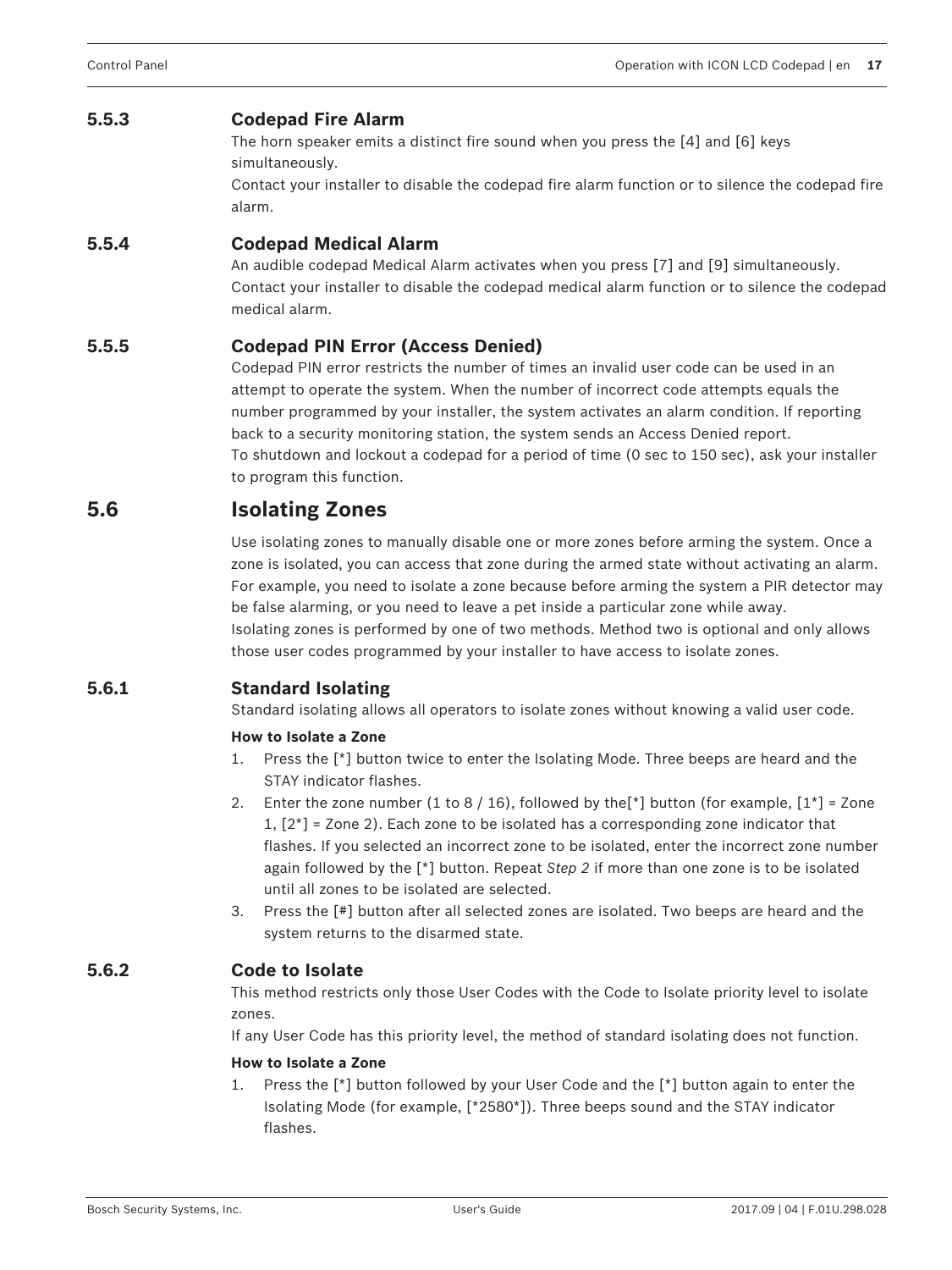- 2. Enter the zone number (1 to 8 / 16), followed by the  $\lceil * \rceil$  button (for example,  $\lceil 1^* \rceil$  = Zone 1, [2\*]= Zone 2). Each zone to be isolated has a corresponding zone indicator that flashes. If you selected an incorrect zone to be isolated, enter the incorrect zone number again followed by the[\*] button. Repeat *Step 2* if more than one zone is to be isolated until all zones to be isolated are selected.
- 3. Press the [#] button after all selected zones are isolated. Two beeps sound and the system returns to the disarmed state.

## **5.7 Fault Analysis Mode**

If a fault occurs, the FAULT or MAINS indicators flash and the codepad beeps once every min. If the AC MAINS supply fails, the MAINS indicator flashes until the AC MAINS supply is restored. Pressing the [#] button once acknowledges the fault and stops the codepad from beeping once every min.

#### **How to Determine the Type of System Fault**

To determine which system fault occurred, enter Fault Analysis Mode by following the steps below:

- 1. Hold down the [5] key until two beeps sound. The STAY and AWAY indicators flash in unison. A zone indicator displays the type of fault that occurred (for example, Zone  $1 =$ System Fault). Refer to *Fault Indicators, page 18* for the list of possible system faults.
- 2. To further determine the type of fault condition, press the key that corresponds to the zone indicator displayed. For example, if Zone 1 displayed System Fault, press the [1] key to display which system fault occurred.
- 3. To exit Fault Analysis Mode and return to the disarmed state, press the [#] key. The FAULT indicator continues to display and the codepad stops sounding once a min.

| Zone             | <b>Fault Description</b> | <b>Press</b>  | Zone             | <b>Fault Condition</b>             |
|------------------|--------------------------|---------------|------------------|------------------------------------|
| <b>Indicator</b> |                          | <b>Button</b> | <b>Indicator</b> |                                    |
| 1                | System Fault             | $\mathbf{1}$  | 1                | <b>Battery Fail</b>                |
|                  |                          |               | 2                | Date and Time                      |
|                  |                          |               | 3                | RF Receiver Fail                   |
|                  |                          |               | 4                | Output 1 to 3 Fail                 |
|                  |                          |               | 5                | Telephone Line Fail                |
|                  |                          |               | 7                | Power Supply Fail                  |
|                  |                          |               | 8                | <b>Onboard Tamper</b>              |
|                  |                          |               | 9 to 16          | RF Repeaters 1 to 8 Fail (Solution |
|                  |                          |               |                  | 2000 N.A.)                         |
| $\overline{2}$   | <b>RF Low Battery</b>    | 2             | $1$ to $16$      | Zones 1 to 16 RF Low Battery       |
|                  | (Solution 2000           |               |                  |                                    |
|                  | N.A.)                    |               |                  |                                    |
| 3                | Zone Tamper Alarm        | 3             | 1 to 16          | Zones 1 to 16 Tamper Alarm         |
| $\overline{4}$   | Sensor Watch Fault       | 4             | 1 to 16          | Zones 1 to 16 Sensor Watch Fail    |
| 5                | RF Sensor Missing        | 5             | $1$ to $16$      | Zones 1 to 16 RF Sensor Watch Fail |
|                  | (Solution 2000           |               |                  |                                    |
|                  | N.A.                     |               |                  |                                    |

#### **Fault Indicators**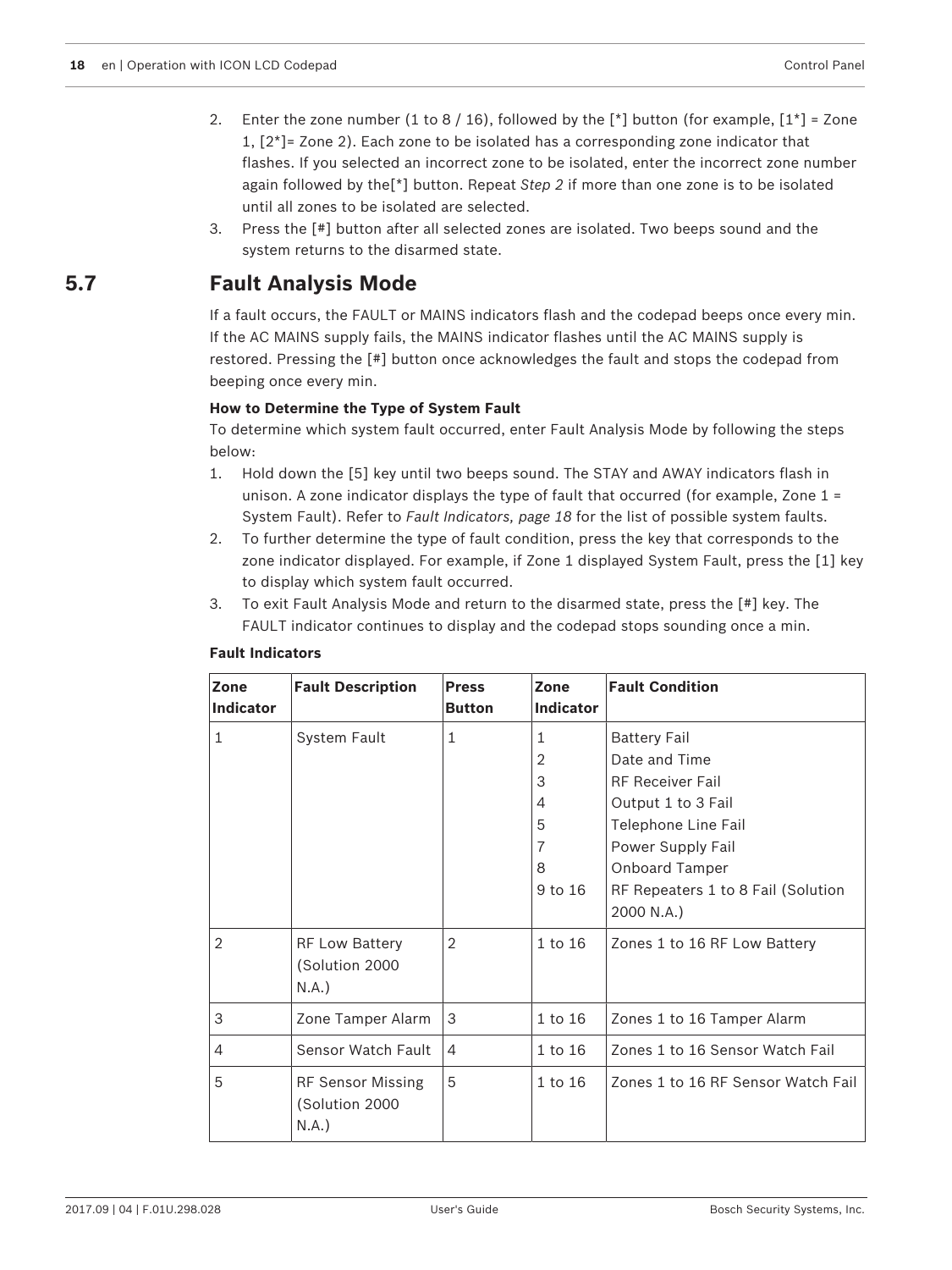| Zone<br>Indicator | <b>Fault Description</b>   | <b>Press</b><br><b>Button</b> | <b>Zone</b><br>Indicator | <b>Fault Condition</b>                               |
|-------------------|----------------------------|-------------------------------|--------------------------|------------------------------------------------------|
| 6                 | <b>Communication Fail</b>  | 6                             | 1                        | Receiver 1 Fail                                      |
|                   |                            |                               | 2<br>3                   | Receiver 2 Fail<br>Receiver 3 Fail                   |
|                   |                            |                               | 4                        | Receiver 4 Fail                                      |
|                   |                            |                               | 5                        | IP Module 1 Fail                                     |
|                   |                            |                               | 6                        | IP Module 2 Fail                                     |
| 7                 | Output and<br>Codepad Fail | 7                             | $1$ to $2$<br>$3$ to $6$ | Output Expanders 1 to 2 Fail<br>Codepads 1 to 4 Fail |
| 8                 | Keyfob Low Battery         | 8                             | 1 to 16                  | Keyfobs 1 to 16 Low Battery                          |

**Tab. 5.7:** Fault Indicators

#### **See also**

*– Fault Indicators, page 18*

## **5.7.1 Fault Descriptions**

#### **1 System Fault**

A system fault only displays when any of the following faults occur. After entering Fault Analysis Mode, press the [1] key to determine which of the following faults occurred. **Low Battery Fault** – A low battery fault registers when the system detects a low capacity back-up battery. The system automatically performs a battery test every four hours and every time you arm the system.

**Date and Time** – The date and time fault registers every time the system is powered down. **RF Receiver Fail** – This fault registers when the RF wireless receiver unit detects RF jamming, the RF wireless receiver is disconnected from the control panel or failed, or the RF receiver's cover tamper switch is activated.

**Output 1 to 3 Fail** – This fault registers when the system detects output 1 – 3 as warning device (Horn Speaker, Siren Running, Strobe) is disconnected or short. This fault clears once all outputs are reconnected. Your installer must program the system for this feature to operate.

**Telephone Line Fail** – A telephone line fault registers when the system detects that the telephone line is disconnected from the control panel. Your installer must program the system for this feature to operate.

**Power Supply Fail** – This fault occurs when AUX power supplies fails, +12V power fails, or SDI2 Bus power fails. Contact your installer as soon as this fault displays.

**Onboard Tamper** – This fault occurs when the system detects the control panel is tampered. **RF Repeater Fail –** The RF repeater 1 to 8 fault registers once the system detects that the wireless repeater is disconnected or the repeater tamper is triggered.

#### **2 RF Low Battery**

This fault occurs when any of the RF wireless devices report a low battery condition to the control panel. While in Fault Analysis Mode, press the [2] key until two beeps sound. This displays the zone reporting the RF Low Battery fault.

#### **3 Zone Tamper Fail**

This fault occurs when any zone with tamper becomes an open or short circuit. Press the [3] key until two beeps sound. This displays the zone reporting the tamper fail fault.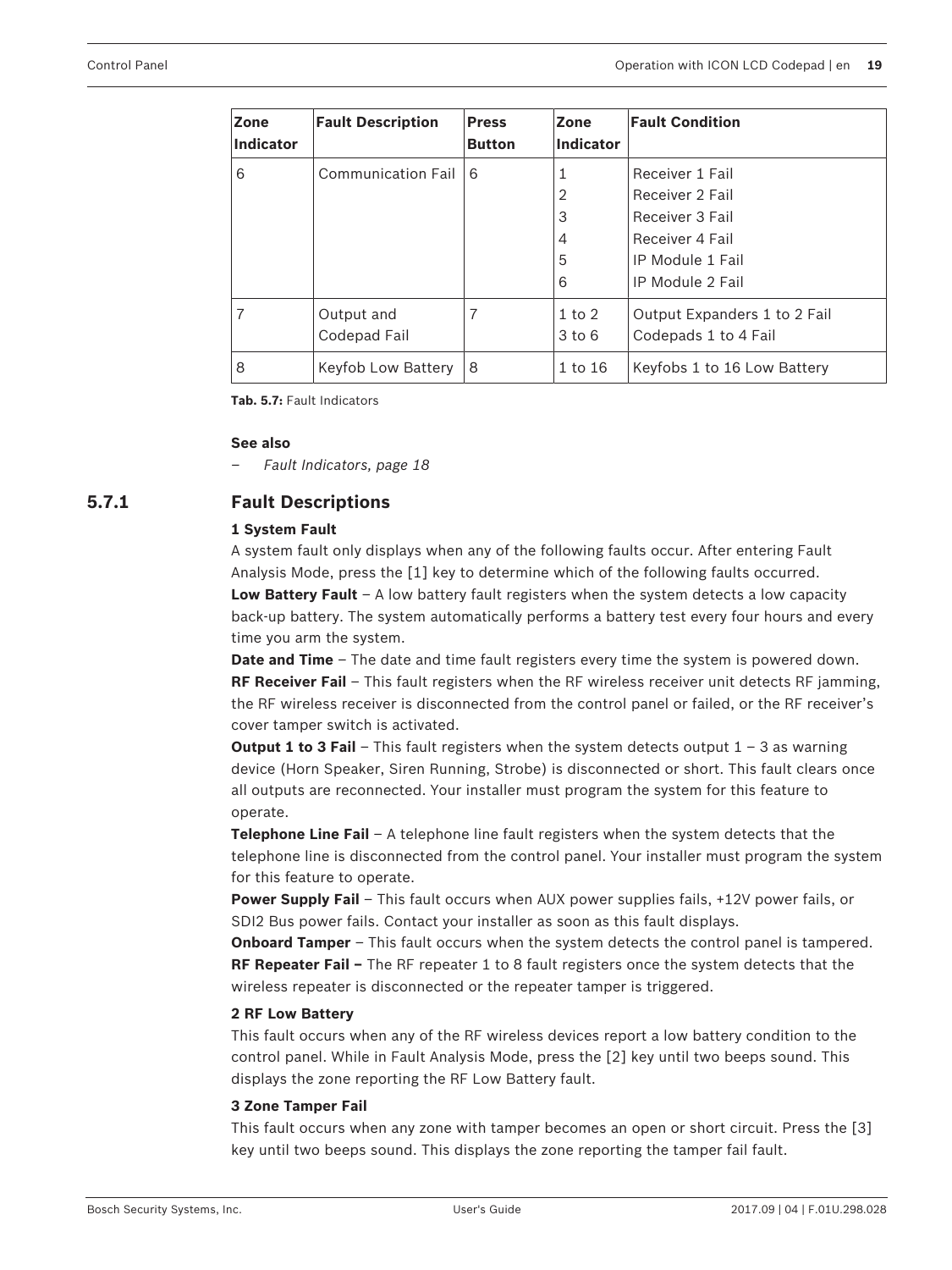#### **4 Sensor Watch Fault**

A sensor watch fault registers because one or more detection devices failed to detect any movement during the disarmed state for the time period programmed by your installer. The fault clears once the zone in question detects movement and resets. Press the [4] key until two beeps sound. This displays the zone reporting the sensor watch fault.

#### **5 RF Sensor Missing**

An RF sensor missing fault registers because one or more RF detection devices fails to communicate to the RF radio receiver for the time period programmed by your installer. The fault clears once the RF device in question successfully transmits to the RF radio receiver. Press the [5] key until two beeps sound. This displays the RF detection device reporting the RF sensor watch fault.

#### **6 Communication Fail**

A communication fail registers when the control panel fails to communicate with the receiving party (such as a monitoring company, mobile phone). The communication fault clears once the control panel successfully reports to the receiving party.

A communication fail also registers when network module is disconnected or tampered. To determine which receiver or module failed to communicate, press the [6] key.

#### **7 Output and Codepad Fail**

The output fault registers when the output expander B308 is disconnected or tampered. The codepad fault registers when any codepad is tampered or disconnected from the control panel.

To determine which fault occurred, press the [7] key.

#### **8 Keyfob Low Battery**

This fault occurs when any of the RF keyfobs report a low battery condition to the control panel. To determine which keyfob failed, press the [8] key. Only keyfob 1 to 16 faults display on the codepad through zone indicator 1 to 16.

#### **See also**

*– Date and Time, page 20*

## **5.8 Date and Time**

Programming the date and time is only required when you need functions such as automatic test reports, automatic arming, and history events to operate correctly.

#### **How to Program the Date and Time**

- 1. Enter your Master Code, followed by [6] and the [#] key (for example, [25806#]). Three beeps sound, and the STAY and AWAY indicators flash.
- 2. Enter the day, month, year, hour, and minute(DD, MM, YY, HH, MM format) (for example, DD = day of the month, MM = month of the year, YY = current year, HH = hour of the day, MM = minute of the day). To program the hour of the day, use the 24:00 hour format.
- 3. Press the [#] button to exit and return to the disarmed state. Two beeps sound, and the STAY and AWAY indicators turn off. If a long beep sounds, an error was made when entering the date and time.

## **5.9 Turning Outputs On/Off**

This feature is only applicable if your installer set up an output that can be turned on or off by the codepad or A-Link Plus. The output programmed by your installer can control a pool pump or outside lighting. Up to 20 separate outputs can be programmed.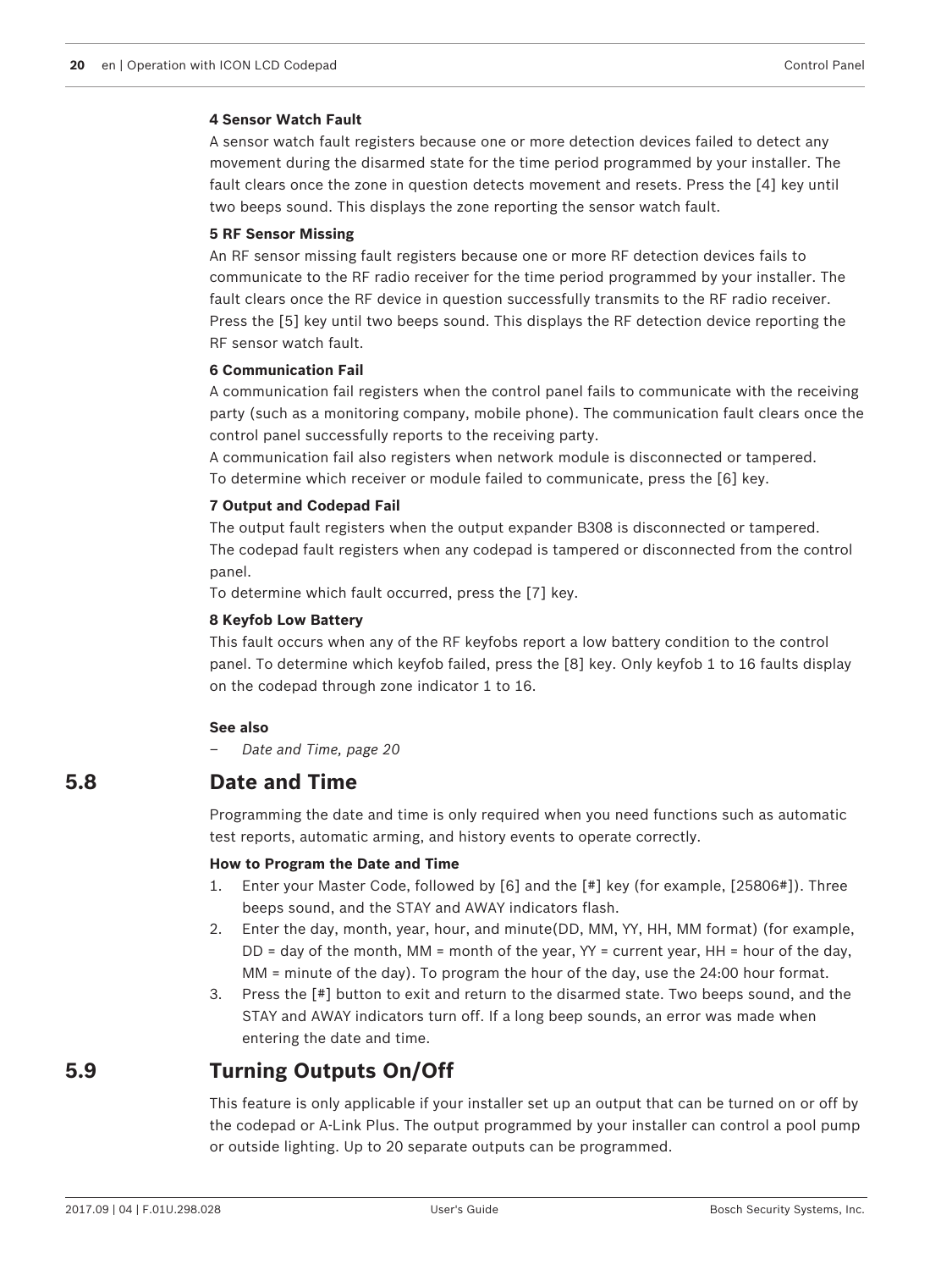#### **How to Turn an Output On or Off**

- 1. Enter your Master Code, followed by [5] and the [#] key (for example, [25805#]). Three beeps sound and the STAY and AWAY indicators flash.
- 2. Enter the output number (1 to 20).
- 3. Press the  $[$ #] key to turn the output on, or press the  $[$ <sup>\*</sup>] key to turn the output off. Three beeps sound if the output is turned on, and two beeps sound if the output is turned off. Repeat *Step 2* and *Step 3* if more than one output is required to be turned on or off.
- 4. Press the [#] key to exit from this function. Two beeps sound and the STAY and AWAY indicators turn off.

## **5.10 Reset Latching Outputs**

This feature is only applicable if your installer programmed an output to latch (remain on) until you acknowledge the event that occurred.

#### **How to Reset Latching Outputs**

Hold down the [7] key until two beeps sound. The output resets.

## **5.11 Telco Arm/Disarm Sequence (Call Forward On/Off)**

Use this feature to program the Telco Arm Sequence and Telco Disarm Sequence.

#### **5.11.1 Telco Arm Sequence**

Use to program the Call Forward – Immediate On sequence or Call Forward – No Answer sequence to automatically operate when you arm the system in the AWAY Mode. This feature is only available if your telecommunications provider has the call-forward option available.

#### **Call Forward – Immediate On**

You can redirect calls to anywhere in Australia. When Call Forward is turned on, your telephone does not ring.

#### **Call Forward – No Answer**

When your telephone is not answered within 20 sec, this feature redirects all incoming calls to another number anywhere in Australia. You can still make outgoing calls.

#### **How to Program the Telco Arm Sequence**

- 1. Enter your Master Code, followed by the [3] and [#] keys (for example, [25803#]). Three beeps sound and the STAY and AWAY indicators flash.
- 2. Press the [1] key followed by the [#] key to select the Telco Arm Sequence. Three beeps sound.
- 3. Enter the Call Forward Sequence (for example, [\*61][Phone Number][#] to program the Call Forward - No Answer Sequence or [\*21][Phone Number][#] to program the Call Forward Immediate Sequence). To program an "\*" in the Telco Arm Sequence, enter [\*1], and to program a "#" in the Telco Arm Sequence, enter [\*2].
- 4. Press the [#] key when finished. Two beeps sound, and the STAY and AWAY indicators turn off.



#### **Notice!**

To disable the Telco Arm Sequence, enter the Call Forward Sequence as [\*5] (terminator) for *Step 3*.

#### **5.11.2 Telco Disarm Sequence**

Use this function to automatically disable the call forward sequence upon disarming the system.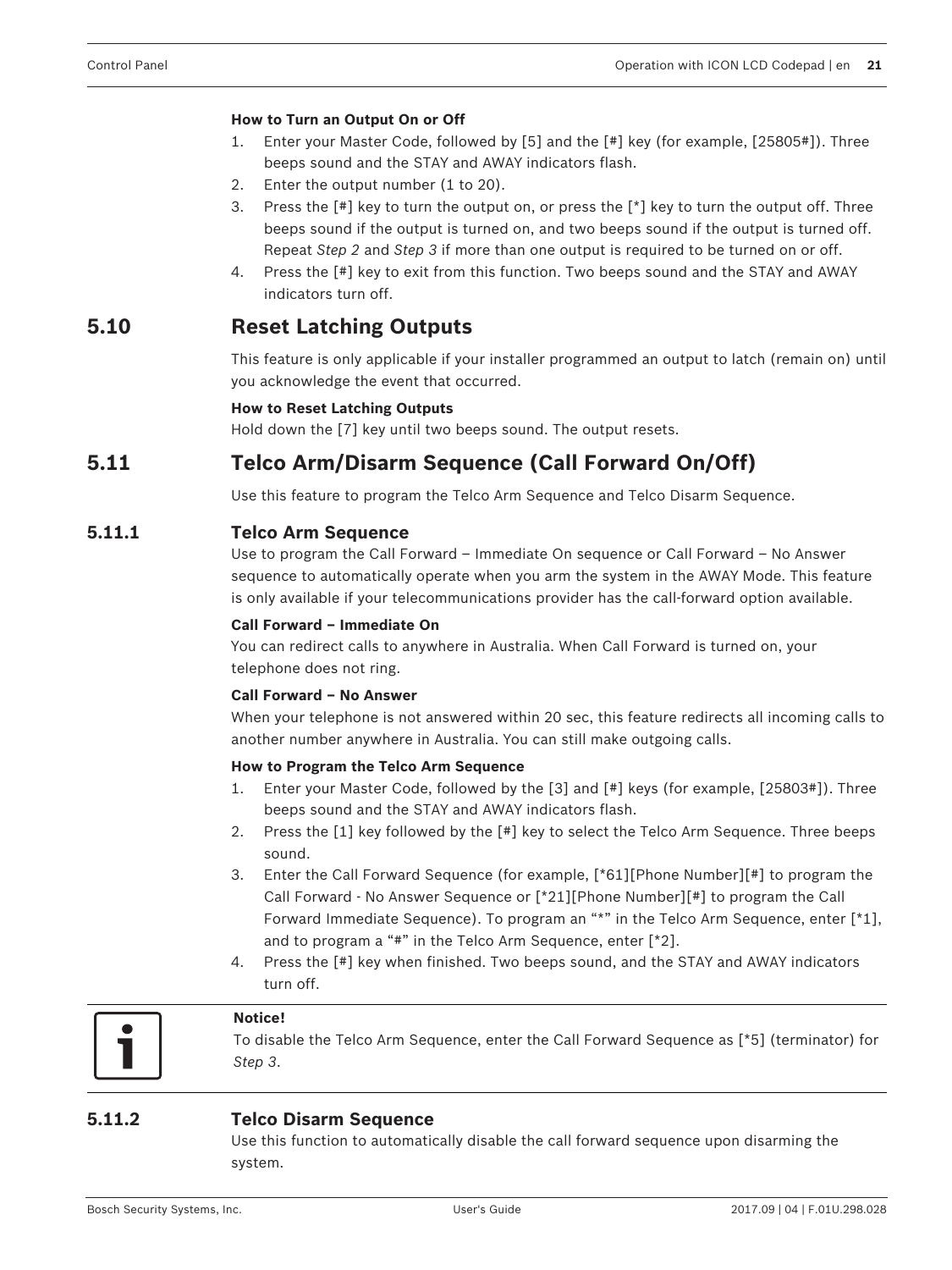#### **How to Program the Telco Disarm Sequence**

- 1. Enter your Master Code, followed by the [3] and [#] keys (for example, [25803#]). Three beeps sound, and the STAY and AWAY indicators flash.
- 2. Press the [2] key followed by the [#] key to select the Telco Disarm Sequence. Three beeps sound.
- 3. Enter the Call Forward Disable Sequence (for example, [#61#] to disable the No Answer Call Forward sequence, or [#21#] to disable the Call Forward Immediate Sequence).
- 4. Press the [#] key when finished. Two beeps sound, and the STAY and AWAY indicators turn off.

#### **Notice!**

To disable the Telco Disarm Sequence, enter the Call Forward Sequence as [\*5] (terminator) for *Step 3*.

| <b>Digit Required</b> | <b>Number to Program</b> | <b>Digit Required</b> | <b>Number to Program</b> |
|-----------------------|--------------------------|-----------------------|--------------------------|
|                       | 0                        | 8                     | 8                        |
|                       |                          | 9                     | 9                        |
| 2                     | 2                        |                       |                          |
| 3                     | 3                        | $\ast$                | $*1$                     |
| 4                     | 4                        | #                     | $*2$                     |
| 5                     | 5                        | 4-sec Pause           | $*3$                     |
| 6                     | 6                        |                       |                          |
|                       |                          | Terminator            | $*5$                     |

**Tab. 5.8:** Dialing Digits

## **5.12 Testing**

The following functions let you confirm that your system is operating correctly:

## **5.12.1 Horn Speaker Test**

Hold the [1] key until two beeps sound. The horn speaker sounds for 2 sec.

#### **5.12.2 Bell Test**

Hold the [2] key until two beeps sound. The bell output operates for 2 sec.

#### **5.12.3 Strobe Test**

- 1. Hold the [3] key until three beeps sound. The strobe flashes.
- 2. Hold the [3] key until two beeps sound. The strobe stops flashing.

#### **5.12.4 Walk Test Mode**

Use Walk Test Mode to test detection devices to ensure that they are operating correctly. Every time you test a zone, the codepad sounds one long beep, and the horn speaker sounds one short beep to indicate that the zone is activated when testing.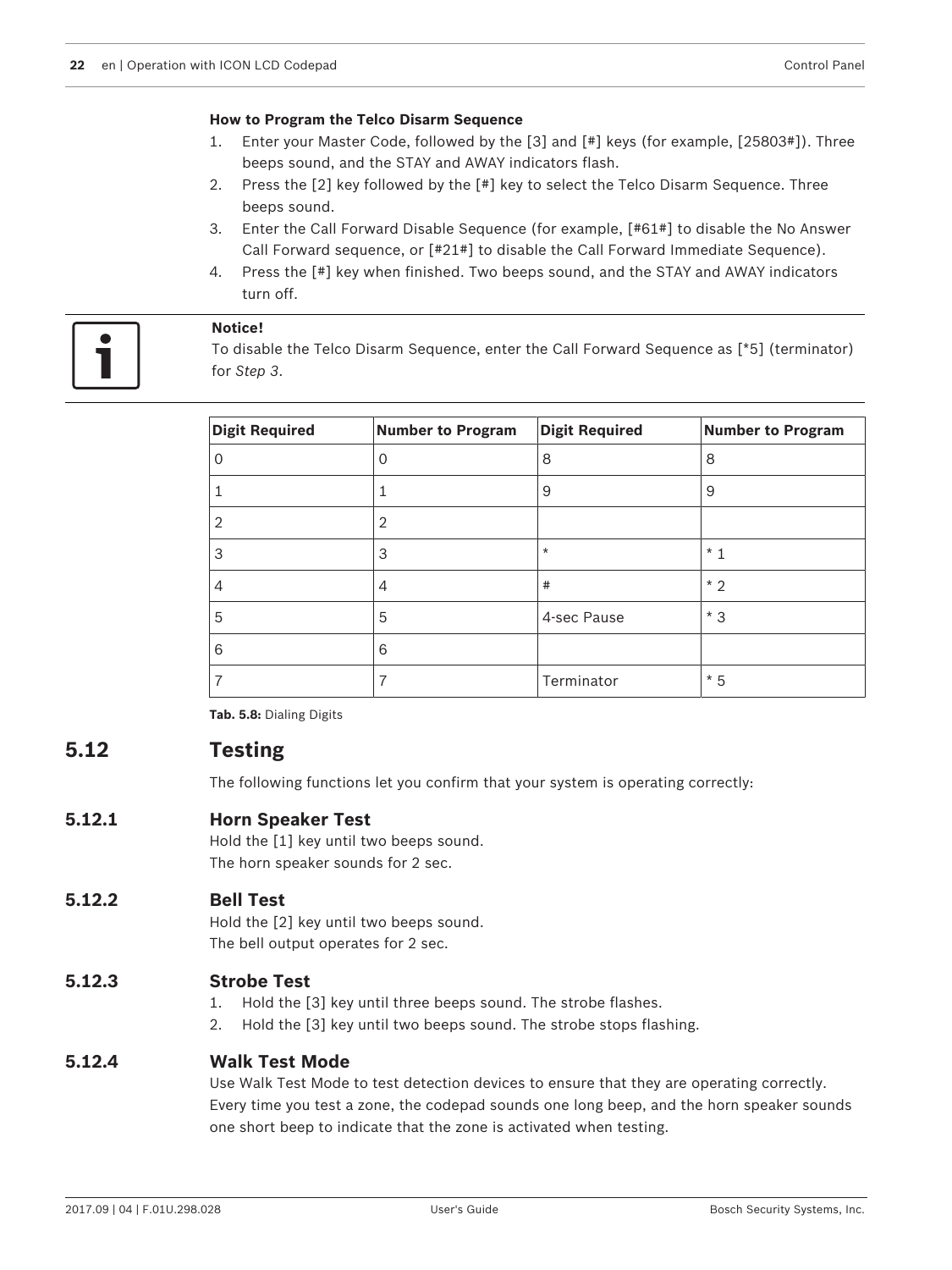- 1. Enter your Master Code, followed by the [7] and [#] keys (for example, [25807#]). Three beeps sound, and the STAY and AWAY indicators flash. The codepad beeps once every sec while the system is in Walk Test Mode.
- 2. Activate all zones requiring the test.
- 3. When you finish testing all required zones, press the [#] key to exit from this mode. Two beeps sound, and the STAY and AWAY indicators turn off. The system returns to the disarmed state.

## **5.12.5 Test Report**

This feature applies if your system reports using the telephone or network modules. By holding down the [9] key until two beeps sound, the system sends a Test Report.

## **5.13 Event Memory**

Use this function to replay the last 256 events that the system recorded. The event memory history replays all alarms and the arming/disarming of the system in AWAY Mode, STAY Mode 1, and STAY Mode 2. However, the event memory history can replay system faults on the TEXT codepad, but not on the ICON codepad.

#### **How to Enter Event Memory**

Enter your Master Code, followed by[8] and the [#] button (for example, [25808#]). Three beeps sound. The last 256 events display one at a time by the codepad indicators, starting with the most recent event. A beep sounds as each event displays.

## **5.14 Day Alarm**

Day alarm monitors a combination of zones during the disarmed state. It beeps the codepad buzzer if activated. Only your installer can program zones 1 to 4 to operate for day alarm. **Example**

A day alarm can be configured for the front door of a shop with a pressure mat or electronic beam that customers activate as they enter the shop. When customers step on the pressure mat or break the electronic beam, the codepad buzzer beeps.

#### **How to Turn Day Alarm On**

Hold down the [4] key until three beeps sound. Day alarm turns on. All zones programmed for day alarm operation cause the codepad buzzer to beep during the disarmed state when activated.

#### **How to Turn Day Alarm Off**

Hold down the [4] key until two beeps sound. Day alarm turns off.

## **5.15 Codepad ID / Buzzer Tone**

- 1. Hold down the [8] key until the desired buzzer tone is reached.
- If the system is partitioned, the codepad displays a number identifying which area the codepad belongs (See below table).
- 2. Press the [#] key to exit.

There are 50 different tones, from1500 Hz to 5000 Hz. If multiple codepads are installed, each codepad can have a different tone.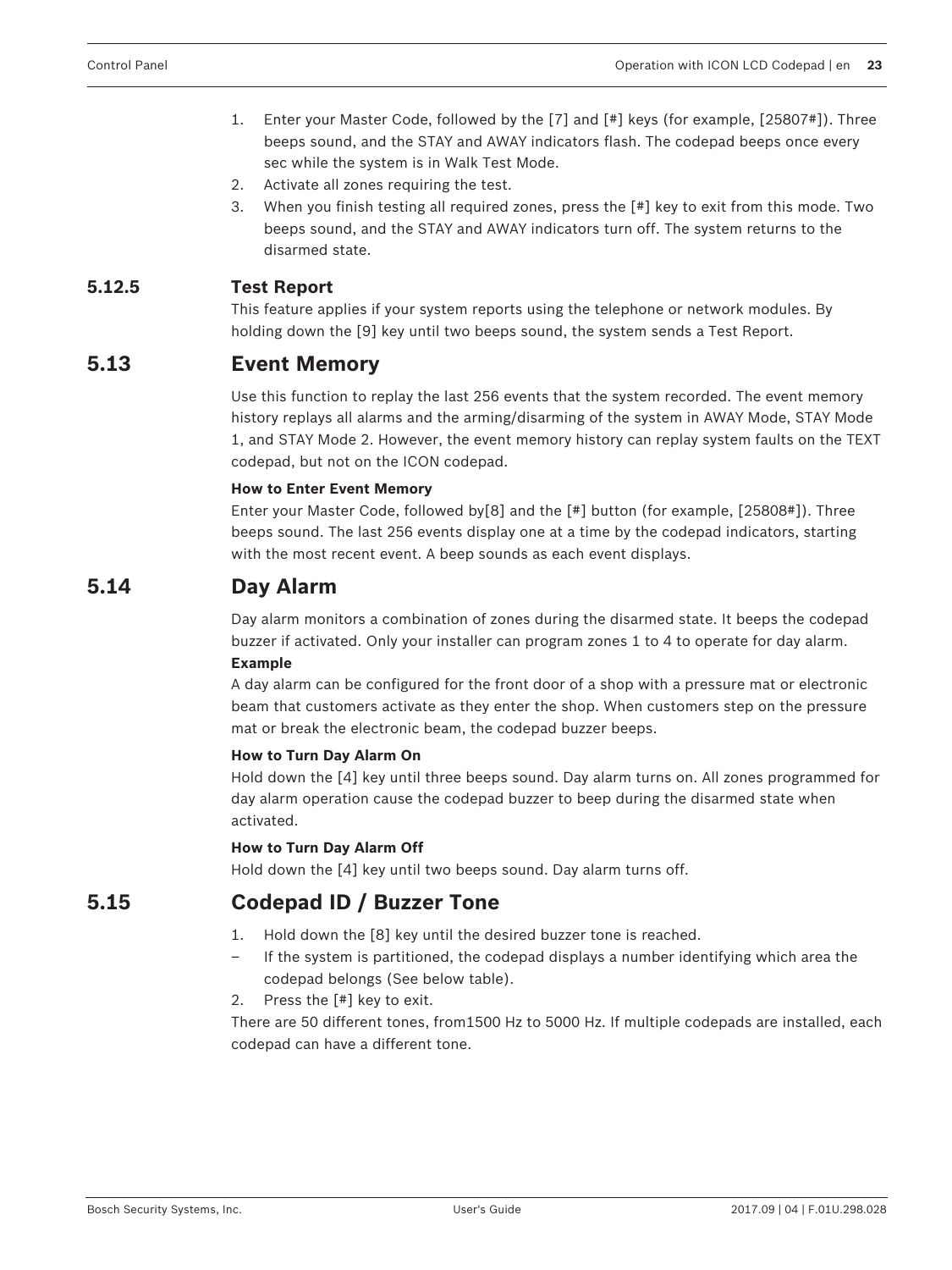| Zone LED | <b>Codepad Assignment</b> |
|----------|---------------------------|
|          | Area 1                    |
|          | Area 2                    |
|          | Both Area 1 and Area 2    |

**Tab. 5.9:** Codepad ID / Buzzer Tone

## **5.16 Remote Arming by Telephone**

Arm your system from any remote location using the telephone. For security reasons, the system cannot be disarmed using this method. Your installer must program this feature to operate.

#### **How to Remotely Arm Your System by Telephone**

- 1. Call the telephone number connected to your control panel.
- 2. When the control panel answers the incoming call, a short jingle sounds. To arm the system, press the  $[\ast]$  key on the telephone for 1 sec to 3 sec. If you hear modem tones when the control panel answers the incoming call, the system was programmed for remote programming functions by your installer. Wait for a pause between the tones before pressing the [\*] key. After releasing the [\*] key on the telephone, two beeps sound, indicating that the system is armed in AWAY Mode.
- 3. Hang up the telephone and the system remains armed.



#### **Notice!**

If your installer programmed answering machine bypass, call the control panel twice to make a connection with the system. For example, call the telephone number your control panel is connected to and let the call ring no more than four times. Hang up the telephone. Wait a minimum of 8 - 45 sec before you calling the control panel again.

## **5.17 Domestic Dialing**

Use domestic dialing can be used to call your mobile phone or a relative/friend if your control panel activates an alarm. Up to 8 different telephone numbers can be programmed for the control panel to call when an alarm occurs. Only your installer can program the system to report in the domestic format. The Master Code holder can change the telephone numbers at any time.

#### **5.17.1 Acknowledging Domestic Calls**

When an alarm condition occurs, the system calls the first programmed telephone number. When you answer an incoming call, the system repeatedly emits a siren tone followed by a pause, continuously for 10 times (for example, siren tone, pause, siren tone, and pause). If you do not acknowledge the call from the control panel during a pause between siren tones, the control panel hangs up after 10 times and recall the same call number for 2 times. If the system still can't receive the acknowledge, the system calls the next telephone number. Pressing the [\*] key for 1 sec to 3 sec during the pause acknowledges the call. No further calls are made for that event. If the call was successfully acknowledged, a tone of decreasing pitch sounds.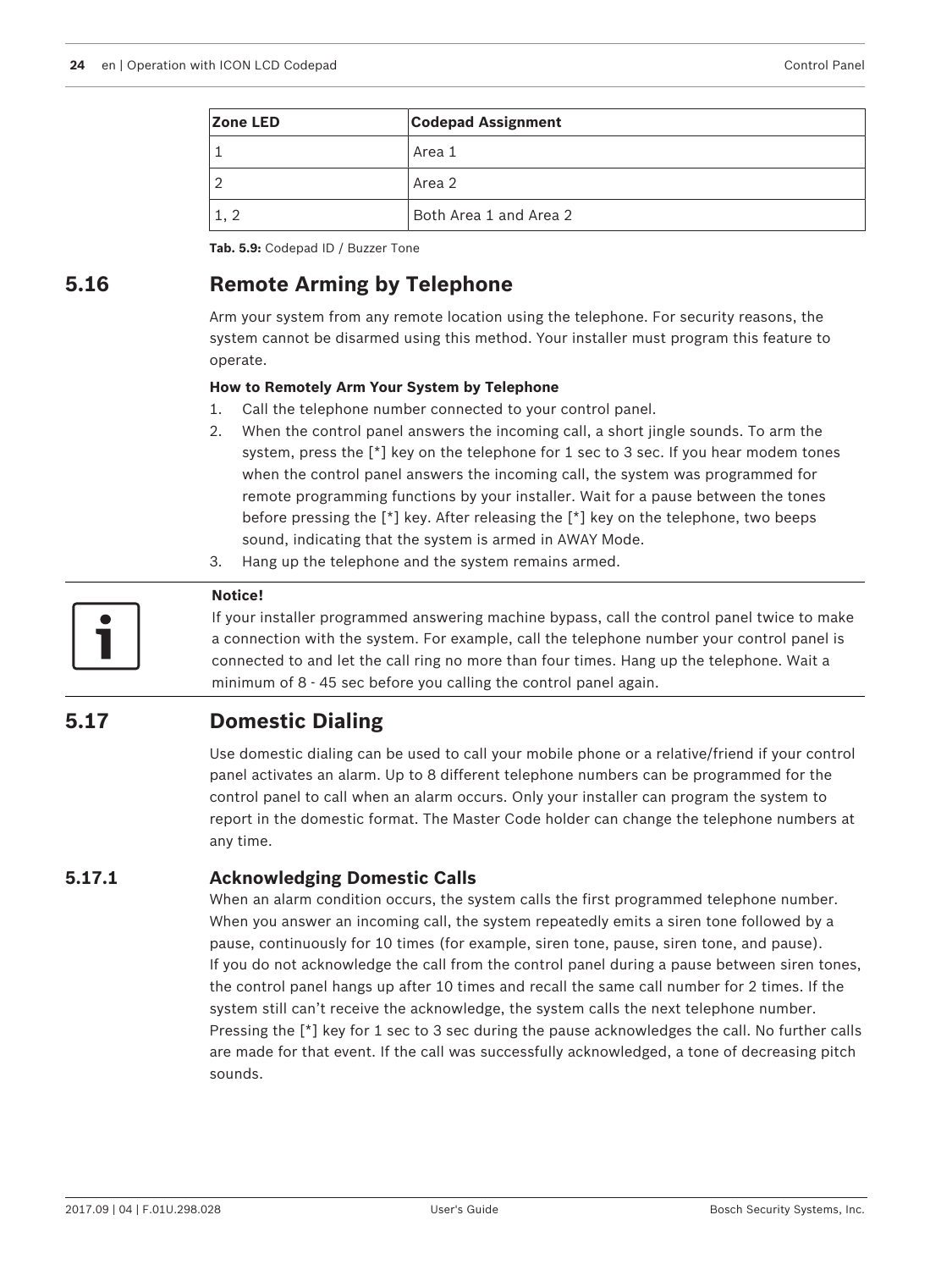| <b>Digit Required</b> | Number to Program | <b>Digit Required</b> | <b>Number to Program</b> |
|-----------------------|-------------------|-----------------------|--------------------------|
| 0                     | $\mathbf 0$       | 8                     | 8                        |
|                       |                   | 9                     | 9                        |
| $\overline{2}$        | 2                 |                       |                          |
| 3                     | 3                 | $\star$               | $*1$                     |
| 4                     | 4                 | #                     | $*2$                     |
| 5                     | 5                 | 4-sec Pause           | $*3$                     |
| 6                     | 6                 |                       |                          |
| 7                     | 7                 | Terminator            | $*5$                     |

**Tab. 5.10:** Domestic Dialing Telephone Digits

### **5.17.2 Programming Domestic Telephone Numbers**

If your system is set up for domestic dialing, any Master Code holder can program telephone numbers that the control panel calls in the event of an alarm.

#### **How to Program Telephone Numbers**

- 1. Enter your Master Code, followed by the [2] and [#] keys (for example, [25802#]). Three beeps sound and the STAY and AWAY indicators flash.
- 2. Enter the sequence number of any telephone number you need and press the [#] keys (for example, [1#]).
	- If there is telephone number already programmed, they display one digit at a time by the codepad indicators and end with indicator [15].
	- If there are no telephone numbers programmed, indicator [15] displays and two beeps sound.
- 3. Enter all digits of the telephone number (for example, [96721717]). As each digit is entered, the corresponding codepad indicators display.
- 4. Press the [#] key to exit from this function.

If there is more than one telephone number to program, repeat step 1 to 4.

#### **5.17.3 Disable Domestic Dialing**

To disable domestic dialing (for example, you are moving and do not want the system to continue calling your mobile phone), enter the following sequence.

- 1. Enter your Master Code, followed by the [2] and [#] keys (for example, [25802#]). Two beeps sound and the STAY and AWAY indicators flash.
- 2. Enter the sequence number of telephone number you need to cancel and press the [#] keys (for example, [1#]).
- 3. Press the [\*] key followed by the [5] and [#] keys(for example, [\*5#]). The STAY and AWAY indicators are disabled.

If there is more than one telephone number to disable, repeat step 1 to 3.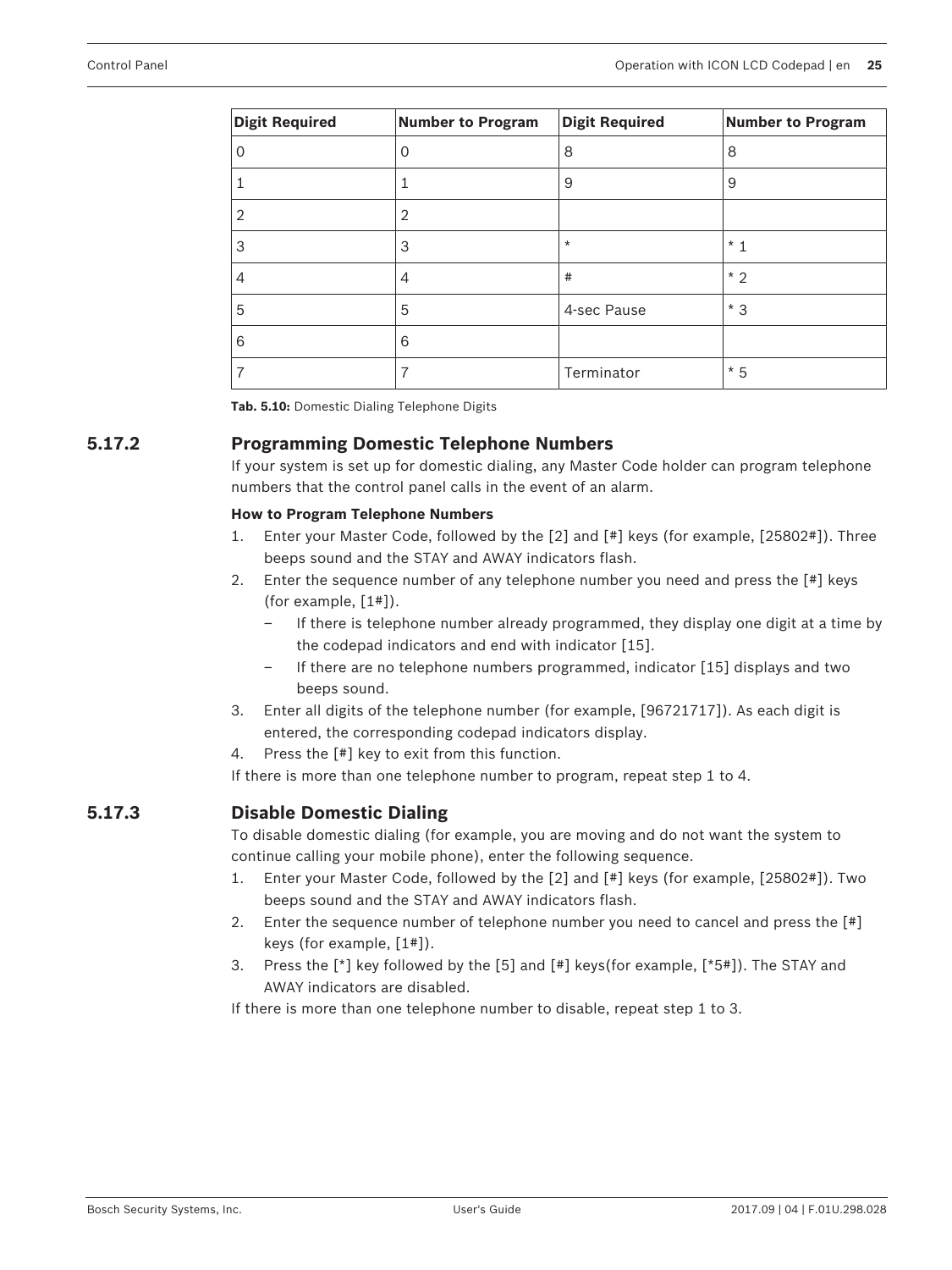## **6 Glossary of Terms**

| <b>Term</b>                 | <b>Description</b>                                                                                                                                                                                                                                              |  |
|-----------------------------|-----------------------------------------------------------------------------------------------------------------------------------------------------------------------------------------------------------------------------------------------------------------|--|
| 24-hour zone                | A monitored input where tamper switches and emergency switches can<br>be connected. If one of these switches is violated at any time (whether<br>the system is armed or disarmed), an alarm is reported.                                                        |  |
| alarm condition             | The status when an alarm system is armed and one of the detection<br>devices is violated. A 24-Hour zone (for example, a smoke detector) can<br>activate when the system is armed or disarmed.                                                                  |  |
| answering machine<br>bypass | A condition that enables connection with the control panel for remote<br>arming or remote programming operations when there is an answering<br>machine or facsimile machine on the same telephone line.                                                         |  |
| Armed (System<br>ON)        | A status in which the system is ready to accept alarms.                                                                                                                                                                                                         |  |
| automatic arming            | Programming that allows the system to arm automatically at the same<br>time each day in AWAY Mode or STAY Mode 1.                                                                                                                                               |  |
| automatic<br>disarming      | Programming that allows the system to disarm automatically at the<br>same time each day in AWAY Mode or STAY Mode 1.                                                                                                                                            |  |
| <b>AWAY Mode</b>            | The mode used to arm your system when you leave your premises.                                                                                                                                                                                                  |  |
| codepad                     | A device that allows you to perform all functions such as arming,<br>disarming, and programming of your alarm system.                                                                                                                                           |  |
| day alarm                   | Programming that allows a combination of zones to be monitored while<br>the system is disarmed.                                                                                                                                                                 |  |
| detector                    | A unit installed as a satellite component in a security system designed<br>to detect an intruder within a protected area. Some common forms of<br>detection devices are passive infrared, smoke, photo electric beams,<br>reed switches, and vibration sensors. |  |
| disarmed                    | A system status that does not accept alarms, except for 24-Hour zones.                                                                                                                                                                                          |  |
| dynamic battery<br>testing  | A method used to monitor and test the condition of your backup<br>battery.                                                                                                                                                                                      |  |
| entry delay                 | A programmed delay of the system alarm responses that allows a<br>person to enter a building through the entry door to turn the system off.                                                                                                                     |  |
| external equipment          | Any device connected to a security system, such as a detector,<br>codepad, or siren.                                                                                                                                                                            |  |
| force arming                | A method of overriding the safety feature that prevents arming with a<br>faulted zone on a control panel.                                                                                                                                                       |  |
| hand-over delay             | If a system is armed and Zone 1 is violated, the entry delay starts<br>timing. If Zone 2 is violated, the entry delay time is handed over to the<br>Zone 2 and so on, to Zones 3 and 4. This is known as sequential hand-<br>over delay.                        |  |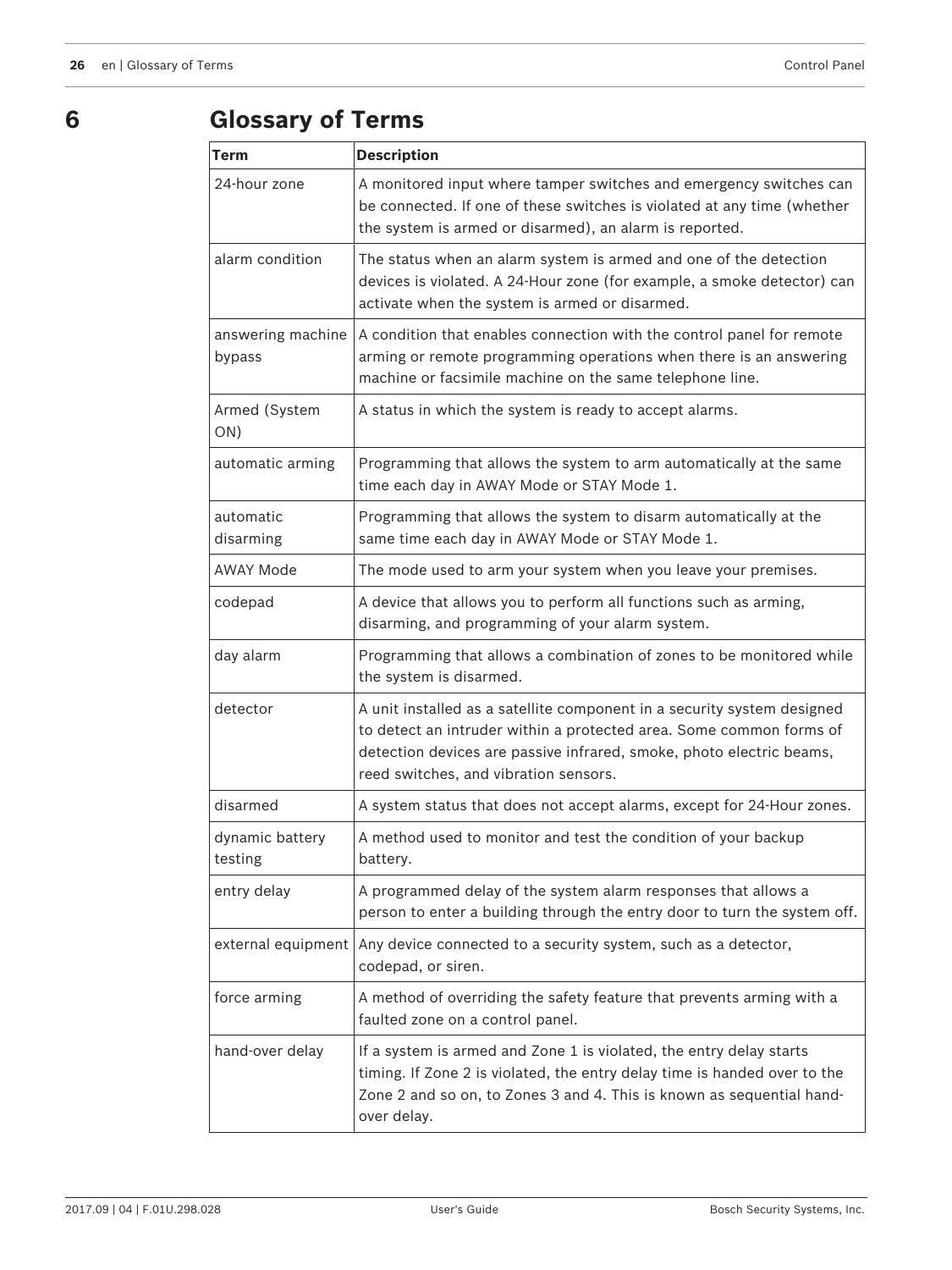| Term                              | <b>Description</b>                                                                                                                                                                                                      |
|-----------------------------------|-------------------------------------------------------------------------------------------------------------------------------------------------------------------------------------------------------------------------|
| hand-held radio<br>remote control | A device used to arm and disarm a security system or to cause a panic<br>alarm.                                                                                                                                         |
| isolate                           | A method of manually disabling (isolating) one or more zones before<br>arming the system.                                                                                                                               |
| master code                       | A numeric code used for allowing those users that have the appropriate<br>priority level to perform certain supervisory level functions.                                                                                |
| monitoring station                | A secure location where a digital receiver monitors a number of alarm<br>systems and deciphers their alarm transmission reports so the operator<br>can advise the appropriate authorities to take immediate action.     |
| panic                             | A condition or type of alarm in which the user requires either immediate<br>police or medical assistance.                                                                                                               |
| sealed                            | Refers to a zone's status. If a zone is sealed, the detection devices are<br>not violated and the zone indicator is not lit (that is, a reed switch is<br>closed or a detector is on standby waiting for an intrusion). |
| sensor watch                      | A feature that allows the control panel to recognize when detection<br>devices might have stopped working. Sensor watch monitors the<br>operation of a zone over a programmed time period.                              |
| silent alarm                      | An alarm that sounds only at a remote location, and gives no obvious<br>local indication that an alarm was sent out.                                                                                                    |
| STAY Mode 1                       | A condition that automatically isolates certain zones when the security<br>system is armed in this mode. Only the installer can program these<br>zones.                                                                 |
| STAY Mode 2                       | A condition that automatically isolates certain zones when the security<br>system is armed in this mode. The Master Code holder can program<br>these zones.                                                             |
| telco arming<br>seauence          | A feature that automatically diverts a telephone number to another<br>telephone when a security system is armed in AWAY Mode, the same as<br>using call forwarding.                                                     |
| telco disarming<br>sequence       | An automatic suspension of diverting of the telephone when the system<br>is disarmed.                                                                                                                                   |
| unsealed                          | Refers to a zone's status. If a zone is unsealed, the detection devices<br>are violated and the zone indicator is lit (that is, a reed switch is open<br>or a detector noted an intrusion).                             |
| user code                         | A numeric code used to arm and disarm the system.                                                                                                                                                                       |
| zone                              | A monitored input used to activate an alarm. A zone might be set up to<br>activate an alarm only when the system is armed or to operate whether<br>the system is armed or disarmed.                                     |

**Tab. 6.11:** Glossary of Terms